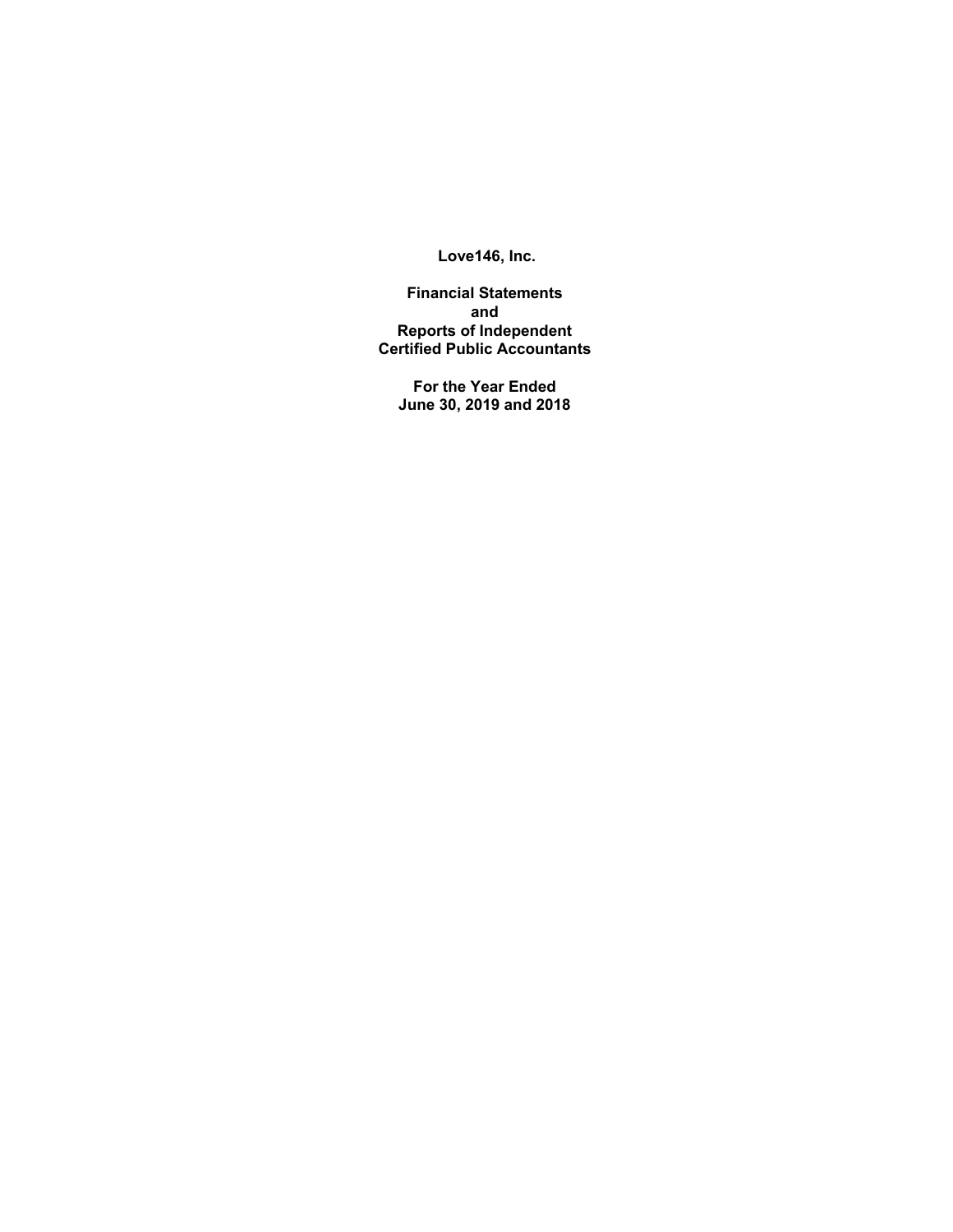## **Love146, Inc. Table of Contents As of June 30, 2019 and 2018**

|                                                                                                                                                                                                                      | Page |
|----------------------------------------------------------------------------------------------------------------------------------------------------------------------------------------------------------------------|------|
| <b>Independent Auditor's Report</b>                                                                                                                                                                                  |      |
| <b>Financial Statements</b>                                                                                                                                                                                          |      |
| <b>Statement of Financial Position</b>                                                                                                                                                                               | 1    |
| <b>Statement of Activities</b>                                                                                                                                                                                       | 2    |
| <b>Statement of Functional Expenses</b>                                                                                                                                                                              | 3    |
| <b>Statement of Cash Flows</b>                                                                                                                                                                                       | 5    |
| Notes to the Financial Statements                                                                                                                                                                                    | 6    |
| <b>Compliance and Single Audit Reporting</b>                                                                                                                                                                         |      |
| Report on Internal Control over Financial Reporting and on Compliance and Other<br>Matters Based on an Audit of Financial Statements Performed in Accordance with<br><b>Government Auditing Standards</b>            | ii   |
| Report on Compliance for Each Major State Program; Report on Internal Control over<br>Compliance; and Report on the Schedule of Expenditures of State Financial<br>Assistance Required by the State Single Audit Act | iii  |
| Schedule of Expenditures of State Financial Assistance                                                                                                                                                               | 18   |
| Notes to the Schedule of Expenditures of State Financial Assistance                                                                                                                                                  | 19   |
| State Financial Assistance Programs, Schedule of Findings and Questioned Costs                                                                                                                                       | 20   |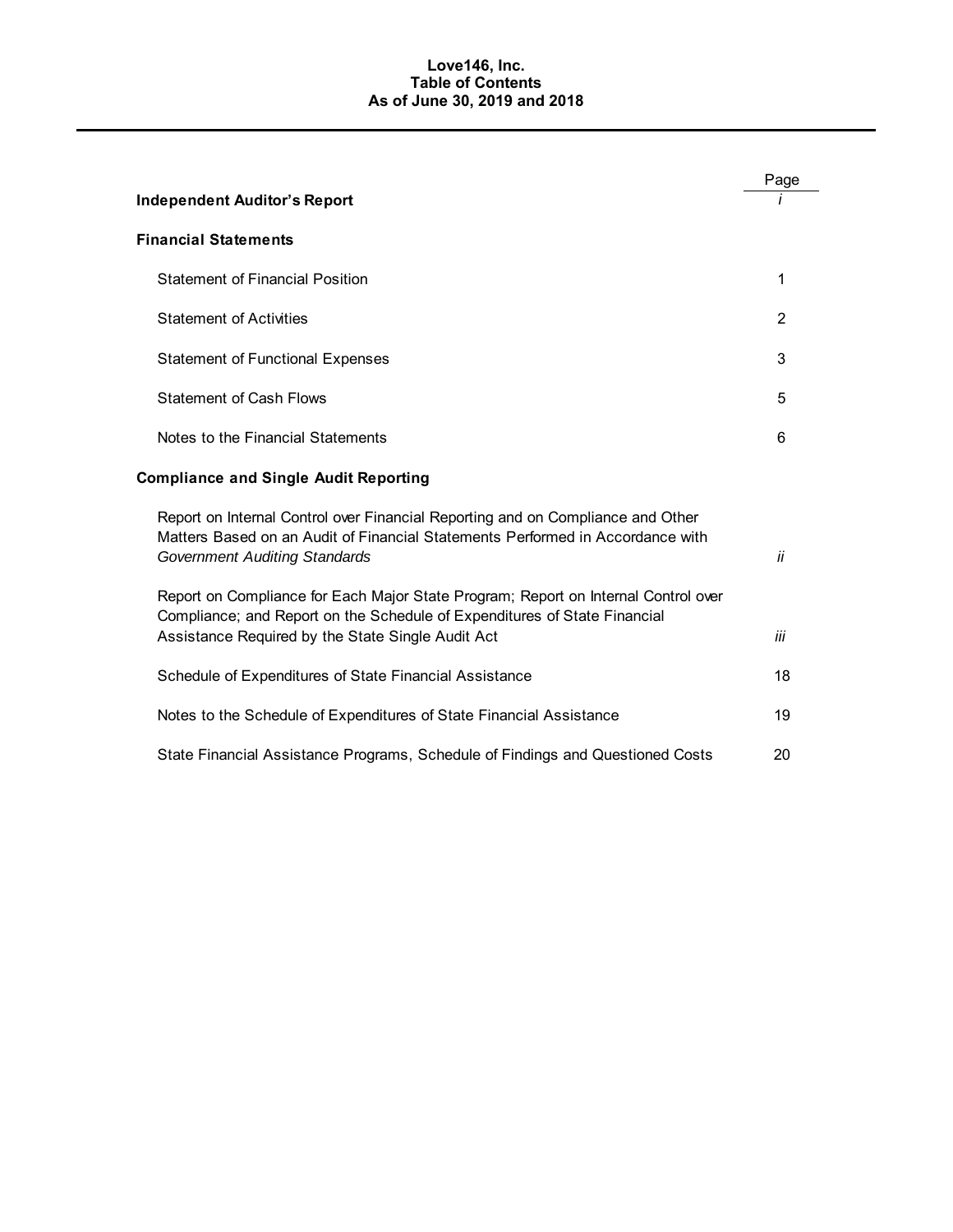

**CERTIFIED PUBLIC ACCOUNTANTS** 43 Enterprise Drive · Bristol, CT 06010-3990 · 860/582-6715 · Fax 860/585-6339

#### **Independent Auditor's Report**

Board of Directors Love146, Inc.

## **Report on the Financial Statements**

We have audited the accompanying financial statements of Love146, Inc., which comprise the statement of financial position as of June 30, 2019, and the related statements of activities, functional expenses, and cash flows for the year then ended and the related notes to the financial statements.

### *Management's Responsibility for the Financial Statements*

Management is responsible for the preparation and fair presentation of these financial statements in accordance with accounting principles generally accepted in the United States of America; this includes the design, implementation, and maintenance of internal control relevant to the preparation and fair presentation of financial statements that are free from material misstatement, whether due to fraud or error.

#### *Auditor's Responsibility*

Our responsibility is to express an opinion on these financial statements based on our audit. We conducted our audit in accordance with auditing standards generally accepted in the United States of America and the standards applicable to financial audits contained in *Government Auditing Standards*, issued by the Comptroller General of the United States. Those standards require that we plan and perform the audit to obtain reasonable assurance about whether the financial statements are free from material misstatement.

An audit involves performing procedures to obtain audit evidence about the amounts and disclosures in the financial statements. The procedures selected depend on the auditor's judgment, including the assessment of the risks of material misstatement of the financial statements, whether due to fraud or error. In making those risk assessments, the auditor considers internal control relevant to the entity's preparation and fair presentation of the financial statements in order to design audit procedures that are appropriate in the circumstances, but not for the purpose of expressing an opinion on the effectiveness of the entity's internal control. Accordingly, we express no such opinion. An audit also includes evaluating the appropriateness of accounting policies used and the reasonableness of significant accounting estimates made by management, as well as evaluating the overall presentation of the financial statements.

We believe that the audit evidence we have obtained is sufficient and appropriate to provide a basis for our audit opinion.

### *Opinion*

In our opinion, the financial statements referred to above present fairly, in all material respects, the financial position of Love146, Inc. as of June 30, 2019, and the changes in its net assets and its cash flows for the year then ended in accordance with accounting principles generally accepted in the United States of America.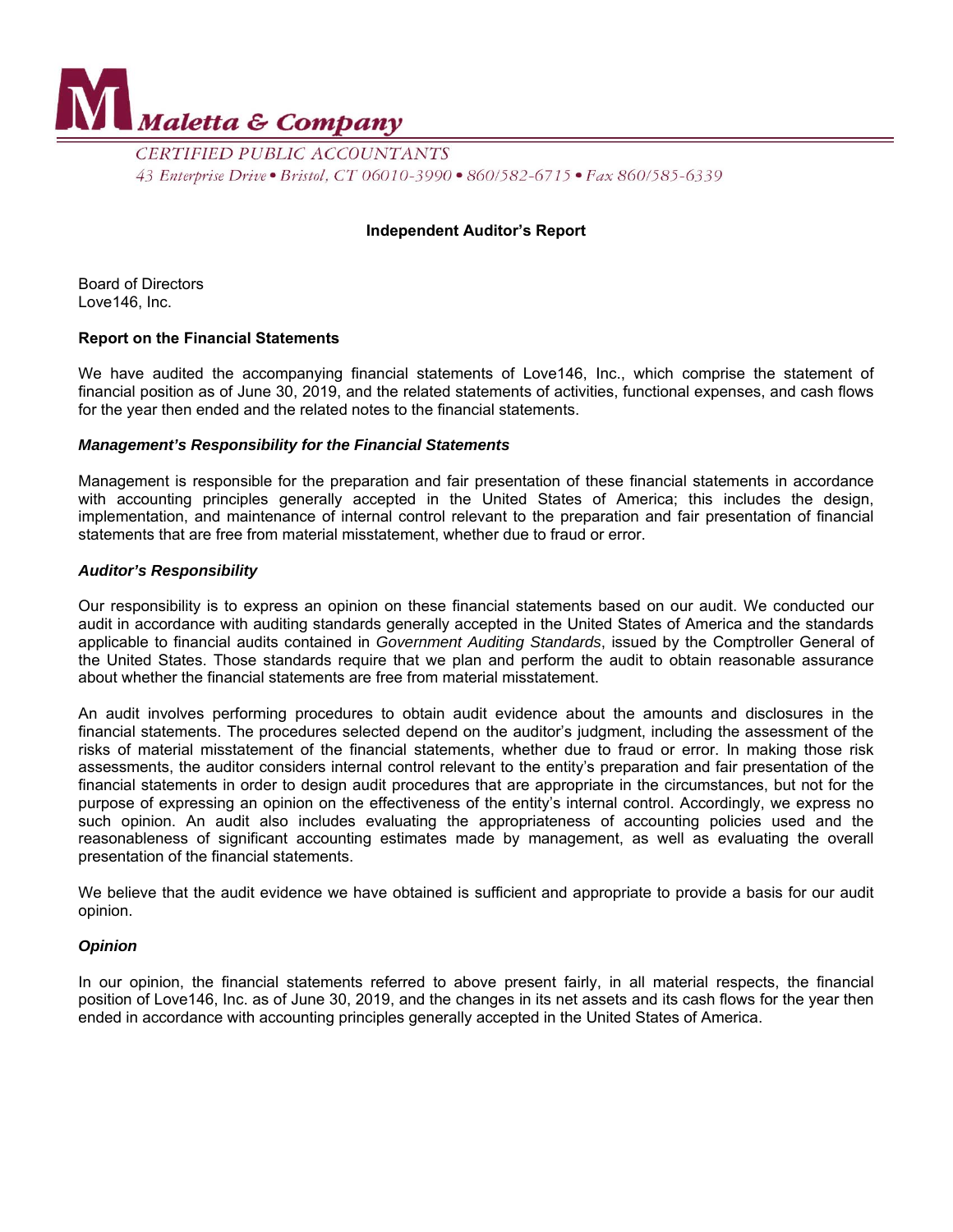### *Emphasis of Matters*

### *Prior Period Adjustment*

As part of our audit of the fiscal year 2019 financial statements, we also audited the prior period adjustments described in Note 11. In our opinion, such adjustments are appropriate and have been properly applied. We were not engaged to audit, review, or apply any procedures to the fiscal year 2018 financial statements of Love146, Inc. other than with respect to the adjustments and, accordingly, we do not express an opinion or any other form of assurance on the 2018 financial statements as a whole. The financial statements of Love146, Inc. for the year ended June 30, 2018, were audited by another auditor who expressed an unmodified opinion on those statements on November 26, 2018.

### *New Accounting Principle*

As discussed in Note 1 to the financial statements, in fiscal year 2019 Love146, Inc. adopted new accounting guidance related to the presentation of financial statements for not-for-profit entities (ASU 2016-14, Not-for-Profit Entities (Topic 958) – *Presentation of Financial Statements of Not-for-Profit Entities*). The amendment has been adopted and applied by Love146, Inc. on a retrospective basis for the fiscal year ended June 30, 2018. Our opinion is not modified with respect to this matter.

## *Other Matter*

#### *Other Information*

Our audit was conducted for the purpose of forming an opinion on the financial statements as a whole. The accompanying Schedule of Expenditures of State Financial Assistance, as required by the State of Connecticut Single Audit Act is presented for purposes of additional analysis, and is not a required part of the financial statements. Such information is the responsibility of management and was derived from and relates directly to the underlying accounting and other records used to prepare the financial statements. The information has been subjected to the auditing procedures applied in the audit of the financial statements and certain additional procedures, including comparing and reconciling such information directly to the underlying accounting and other records used to prepare the financial statements or to the financial statements themselves, and other additional procedures in accordance with auditing standards generally accepted in the United States of America. In our opinion, the Schedule of Expenditures of State Financial Assistance is fairly stated in all material respects in relation to the financial statements as a whole.

### **Other Reporting Required by** *Government Auditing Standards*

In accordance with *Government Auditing Standards*, we have also issued our report dated November 15, 2019 on our consideration of Love146, Inc.'s internal control over financial reporting and on our tests of its compliance with certain provisions of laws, regulations, contracts and grant agreements, and other matters. The purpose of that report is to describe the scope of our testing of internal control over financial reporting and compliance and the results of that testing, and not to provide an opinion on the internal control over financial reporting or on compliance. That report is an integral part of an audit performed in accordance with *Government Auditing Standards* in considering Love146, Inc.'s internal control over financial reporting and compliance.

Malitte :

Maletta & Company Certified Public Accountants

Bristol, Connecticut November 15, 2019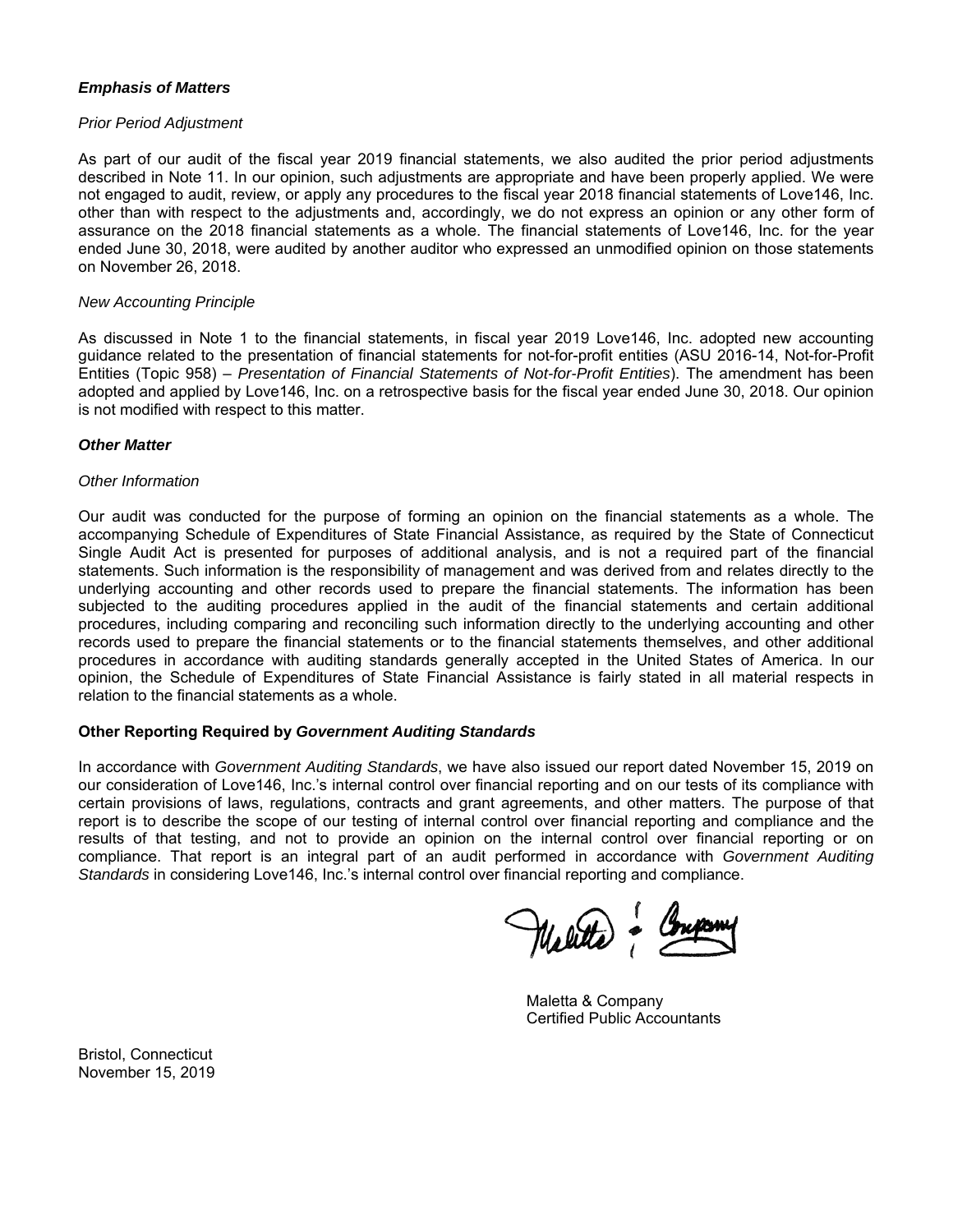### **Love146, Inc. Statement of Financial Position As of June 30, 2019 and 2018**

|                                         |    | 2019      |    |           |  | 2018 |
|-----------------------------------------|----|-----------|----|-----------|--|------|
| <b>Assets</b>                           |    |           |    |           |  |      |
| <b>Current Assets</b>                   |    |           |    |           |  |      |
| Cash and Cash Equivalents               | \$ | 1,001,476 | \$ | 1,159,466 |  |      |
| Receivables                             |    | 72,903    |    | 143,538   |  |      |
| Prepaid Expenses                        |    | 93,360    |    | 48,976    |  |      |
| <b>Total Current Assets</b>             |    | 1,167,739 |    | 1,351,980 |  |      |
| Property and Equipment, Net             |    | 32,495    |    | 80,630    |  |      |
| Deposits                                |    | 5,500     |    | 5,500     |  |      |
| <b>Total Assets</b>                     | \$ | 1,205,734 | \$ | 1,438,110 |  |      |
| <b>Liabilities and Net Assets</b>       |    |           |    |           |  |      |
| <b>Current Liabilities</b>              |    |           |    |           |  |      |
| <b>Accounts Payable</b>                 |    | 51,627    |    | 31,167    |  |      |
| <b>Accrued Expenses</b>                 |    | 46,451    |    | 49,592    |  |      |
| <b>Deferred Revenue</b>                 |    | 10,454    |    | 49,272    |  |      |
| <b>Total Current Liabilities</b>        |    | 108,532   |    | 130,031   |  |      |
| <b>Net Assets</b>                       |    |           |    |           |  |      |
| <b>Without Donor Restrictions</b>       | \$ | 1,035,098 | \$ | 1,290,579 |  |      |
| <b>With Donor Restrictions</b>          |    | 62,104    |    | 17,500    |  |      |
| <b>Total Net Assets</b>                 |    | 1,097,202 |    | 1,308,079 |  |      |
| <b>Total Liabilities and Net Assets</b> | \$ | 1,205,734 | \$ | 1,438,110 |  |      |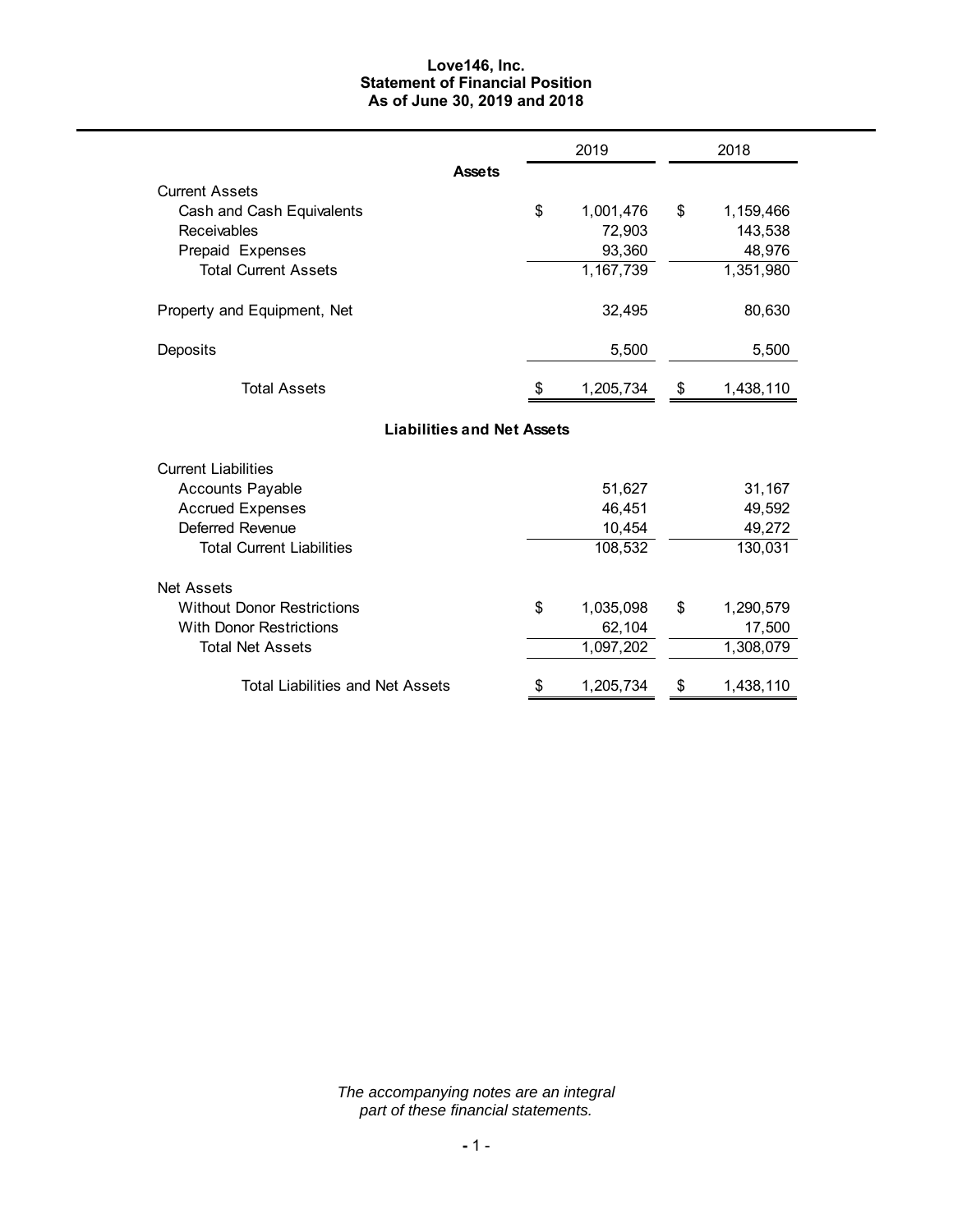### **Love146, Inc. Statement of Activities For the Years Ended June 30, 2019 and 2018**

|                                                  | <b>Without Donor</b><br><b>With Donor</b><br>2019<br>Total<br><b>Restrictions</b><br><b>Restrictions</b> |              | <b>Without Donor</b><br><b>With Donor</b><br><b>Restrictions</b><br><b>Restrictions</b> |                 | 2018<br>Total |                          |                 |
|--------------------------------------------------|----------------------------------------------------------------------------------------------------------|--------------|-----------------------------------------------------------------------------------------|-----------------|---------------|--------------------------|-----------------|
| Revenues and Support                             |                                                                                                          |              |                                                                                         |                 |               |                          |                 |
| Contributions                                    | 2,679,149                                                                                                | \$<br>62,104 | \$<br>2,741,253                                                                         | \$<br>3,124,327 | \$            | 17,500                   | \$<br>3,141,827 |
| <b>Federal Grants</b>                            | 734,399                                                                                                  |              | 734,399                                                                                 | 569.879         |               |                          | 569,879         |
| <b>State Grants</b>                              | 370,573                                                                                                  |              | 370,573                                                                                 | 444,933         |               |                          | 444,933         |
| Special Events, net of Direct Benefits to Donors | 28,071                                                                                                   |              | 28,071                                                                                  | 219,049         |               |                          | 219,049         |
| Program Service Fees                             | 133,775                                                                                                  |              | 133,775                                                                                 | 119,575         |               |                          | 119,575         |
| Reimagine Sales                                  | 56,523                                                                                                   |              | 56,523                                                                                  | 47,409          |               |                          | 47,409          |
| <b>Interest</b>                                  | 4,510                                                                                                    |              | 4,510                                                                                   | 1,361           |               |                          | 1,361           |
| Other Income                                     | 24,320                                                                                                   |              | 24,320                                                                                  | 251             |               |                          | 251             |
| <b>Total Revenues Before Net Assets</b>          |                                                                                                          |              |                                                                                         |                 |               |                          |                 |
| <b>Released from Restrictions</b>                | 4,031,320                                                                                                | 62,104       | 4,093,424                                                                               | 4,526,784       |               | 17,500                   | 4,544,284       |
| Net Assets Released from Restrictions            | 17,500                                                                                                   | (17,500)     |                                                                                         | 47,500          |               | (47,500)                 |                 |
| <b>Total Revenues</b>                            | 4,048,820                                                                                                | 44,604       | 4,093,424                                                                               | 4,574,284       |               | (30,000)                 | 4,544,284       |
| Expenses                                         |                                                                                                          |              |                                                                                         |                 |               |                          |                 |
| Program Services                                 |                                                                                                          |              |                                                                                         |                 |               |                          |                 |
| Survivor Care                                    | 1,689,233                                                                                                |              | 1,689,233                                                                               | 1,735,494       |               |                          | 1,735,494       |
| <b>Prevention Education</b>                      | 492,219                                                                                                  |              | 492,219                                                                                 | 401,143         |               |                          | 401,143         |
| Africa                                           | 105,771                                                                                                  |              | 105,771                                                                                 | 83,652          |               |                          | 83,652          |
| Mobilization                                     | 94,086                                                                                                   |              | 94,086                                                                                  | 161,144         |               |                          | 161,144         |
| Other Programs                                   | 384,711                                                                                                  |              | 384,711                                                                                 | 484,790         |               |                          | 484,790         |
| <b>Total Program Services</b>                    | 2,766,020                                                                                                |              | 2,766,020                                                                               | 2,866,223       |               | $\overline{\phantom{a}}$ | 2,866,223       |
| <b>Supporting Services</b>                       |                                                                                                          |              |                                                                                         |                 |               |                          |                 |
| General and Administrative                       | 794,618                                                                                                  |              | 794,618                                                                                 | 648,626         |               |                          | 648,626         |
| Development and Fundraising                      | 520,765                                                                                                  |              | 520,765                                                                                 | 649,555         |               |                          | 649,555         |
| Reimagine                                        | 222,898                                                                                                  |              | 222,898                                                                                 | 272,729         |               |                          | 272,729         |
| <b>Total Supporting Services</b>                 | 1,538,281                                                                                                |              | 1,538,281                                                                               | 1,570,910       |               |                          | 1,570,910       |
| <b>Total Expenses</b>                            | 4,304,301                                                                                                |              | 4,304,301                                                                               | 4,437,133       |               |                          | 4,437,133       |
| Change in Net Assets                             | (255, 481)                                                                                               | 44,604       | (210, 877)                                                                              | 137,151         |               | (30,000)                 | 107,151         |
| Net Assets, Beginning of Year                    | 1,290,579                                                                                                | 17,500       | 1,308,079                                                                               | 1,137,528       |               | 47,500                   | 1,185,028       |
| Prior Period Adjustment                          |                                                                                                          |              |                                                                                         | 15,900          |               |                          | 15,900          |
| Net Assets, End of Year                          | 1,035,098<br>\$                                                                                          | 62,104<br>\$ | \$<br>1,097,202                                                                         | \$<br>1,290,579 | \$            | 17,500                   | \$<br>1,308,079 |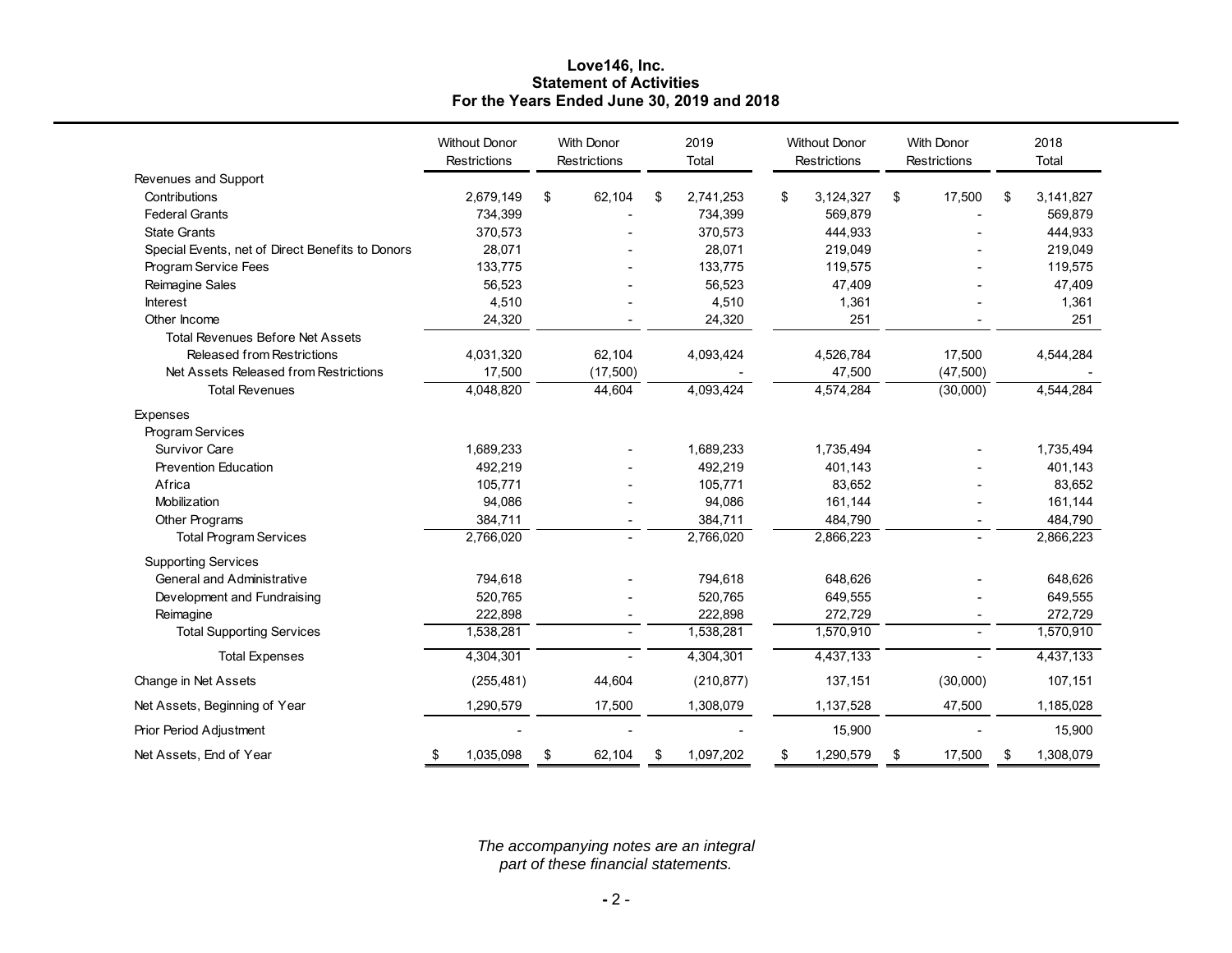#### **Love146, Inc. Statement of Functional Expenses For the Year Ended June 30, 2019**

|                                    |               |               | <b>Program Services</b> |              |               | <b>Supporting Services</b> |                |               |               |             |  |  |  |
|------------------------------------|---------------|---------------|-------------------------|--------------|---------------|----------------------------|----------------|---------------|---------------|-------------|--|--|--|
|                                    | Survivor      | Prevention    |                         |              | Other         | Total                      | General &      | Development   |               | 2019        |  |  |  |
|                                    | Care          | Education     | Africa                  | Mobilization | Programs      | Programs                   | Administrative | & Fundraising | Reimagine     | Total       |  |  |  |
| Personnel Expenses                 |               |               |                         |              |               |                            |                |               |               |             |  |  |  |
| <b>Salaries</b>                    | 808,785<br>\$ | \$<br>320,654 | \$<br>63,245            | 51,394<br>\$ | 254,628<br>\$ | \$1,498,706                | 464,040<br>\$  | \$<br>236,351 | \$<br>87,017  | \$2,286,114 |  |  |  |
| <b>Fringe Benefits</b>             | 67,460        | 19,910        | 9,870                   | 12,361       | 48,016        | 157,617                    | 45,660         | 15,257        | 10,567        | 229,101     |  |  |  |
| Payroll Taxes                      | 66,682        | 26,489        | 4,692                   | 3,708        | 16,924        | 118,495                    | 42,522         | 19,300        | 6,944         | 187,261     |  |  |  |
| <b>Total Personnel Expenses</b>    | 942,927       | 367,053       | 77,807                  | 67,463       | 319,568       | 1,774,818                  | 552,222        | 270,908       | 104,528       | 2,702,476   |  |  |  |
| <b>Other Expenses</b>              |               |               |                         |              |               |                            |                |               |               |             |  |  |  |
| Program Expense                    | 93,736        |               |                         |              |               | 93,736                     |                |               |               | 93,736      |  |  |  |
| Grant Expense                      | 291,330       |               | 1,330                   |              |               | 292,660                    |                |               |               | 292,660     |  |  |  |
| Contract Labor                     | 117,594       | 7,382         | 7,830                   | 7,000        | 15,454        | 155,260                    | 44,898         | 75,022        |               | 275,180     |  |  |  |
| <b>Travel and Related Expenses</b> | 74,205        | 64,837        | 13,688                  | 4,166        | 17,661        | 174,557                    | 33,754         | 51,066        | 4,077         | 263,454     |  |  |  |
| Occupancy                          | 58,751        | 16,834        | 3,026                   | 5,885        | 7,558         | 92,054                     | 44,528         | 20,290        | 72,325        | 229,197     |  |  |  |
| <b>Bank Fees</b>                   | 3,570         | 730           | 60                      |              | 30            | 4,390                      | 8,182          | 50,475        | 1,781         | 64,828      |  |  |  |
| <b>Professional Fees</b>           | 13,131        | 5,057         | 249                     | 721          | 1,265         | 20,423                     | 60,337         | 6,420         | 180           | 87,360      |  |  |  |
| Printing and Reproduction          | 515           | 13,726        | 713                     |              | 2,355         | 17,309                     | 1,182          | 11.742        | 121           | 30,354      |  |  |  |
| Postage                            | 139           | 1,113         | 33                      | 318          | 5,292         | 6,895                      | 2,666          | 11,051        | 585           | 21,197      |  |  |  |
| <b>Insurance</b>                   | 60,093        | 1,355         | 236                     | 4,286        | 956           | 66,926                     | 1,601          | 8,357         | 1,431         | 78,315      |  |  |  |
| Supplies                           | 2,101         | 6,395         | 366                     | 582          | 701           | 10,145                     | 13,232         | 2,038         | 6,188         | 31,603      |  |  |  |
| Telephone                          | 10,396        | 1,728         | 294                     | 494          | 1,661         | 14,573                     | 7,006          | 2,187         | 3,612         | 27,378      |  |  |  |
| Staff Developent                   | 14,433        | 1,386         | 16                      | 21           | 130           | 15,986                     | 8,900          | 6,952         | 437           | 32,275      |  |  |  |
| Depreciation Expense               | 4,420         | 4,393         |                         |              | 9.886         | 18,699                     | 12,523         | 479           | 23,687        | 55,388      |  |  |  |
| Office Equipment                   | 27            |               |                         | 1,666        | 1,417         | 3,110                      | 2,023          | 258           |               | 5,391       |  |  |  |
| Dues and Subscriptions             | 1.773         | 50            |                         | 504          |               | 2,327                      | 433            | 2,274         | 145           | 5.179       |  |  |  |
| Other                              | 92            | 180           | 123                     | 980          | 777           | 2,152                      | 1,131          | 1,246         | 3,801         | 8,330       |  |  |  |
| <b>Total Other Expenses</b>        | 746.306       | 125,166       | 27,964                  | 26.623       | 65.143        | 991,202                    | 242,396        | 249,857       | 118,370       | 1,601,825   |  |  |  |
| <b>Total Expenses</b>              | \$1,689,233   | 492,219<br>\$ | 105,771<br>\$           | 94,086       | 384,711<br>S  | \$2,766,020                | 794,618        | 520,765<br>\$ | \$<br>222,898 | \$4,304,301 |  |  |  |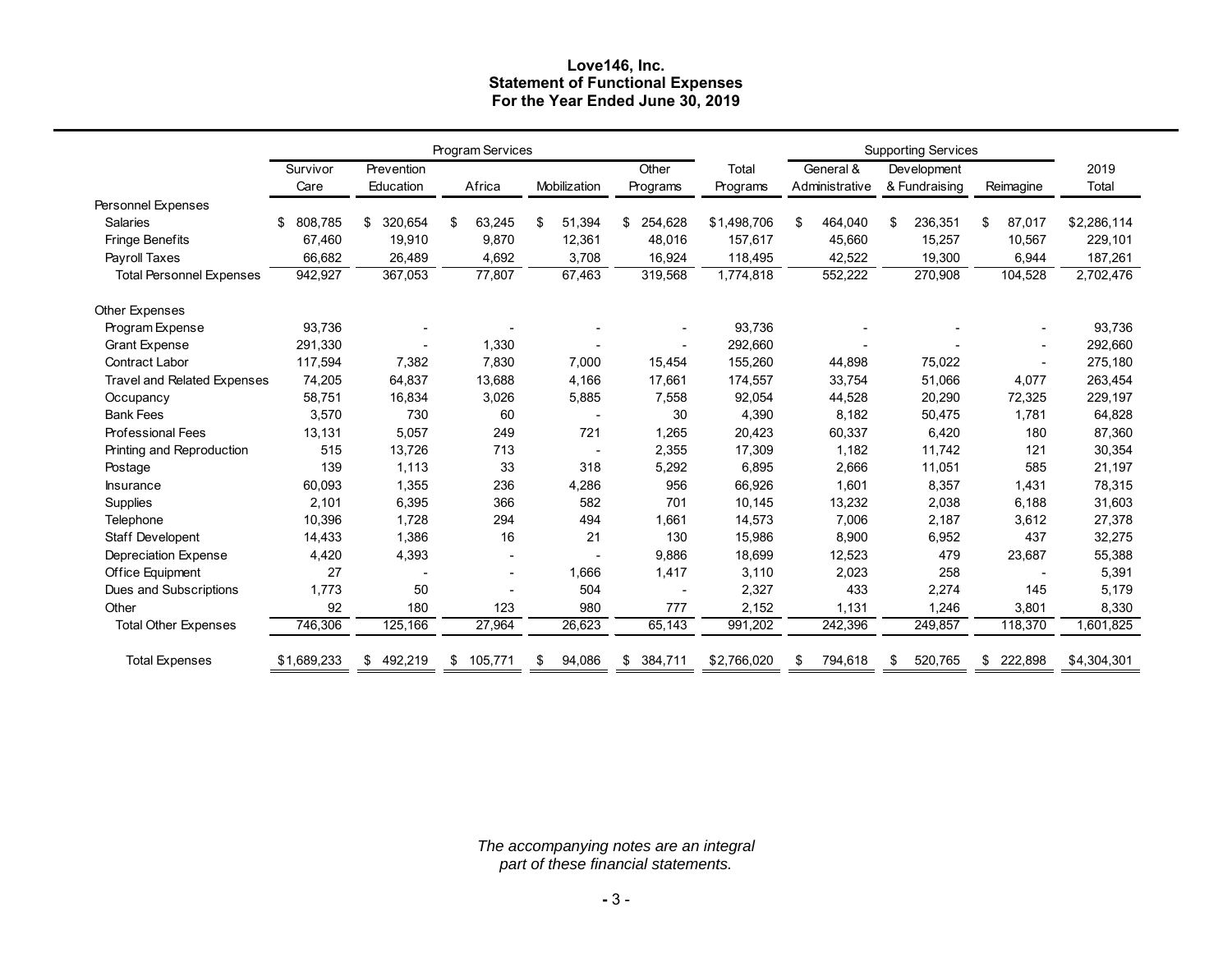#### **Love146, Inc. Statement of Functional Expenses For the Year Ended June 30, 2018**

|                                 | Program Services |               |                          |                |                |             | <b>Supporting Services</b> |               |               |             |
|---------------------------------|------------------|---------------|--------------------------|----------------|----------------|-------------|----------------------------|---------------|---------------|-------------|
|                                 | Survivor         | Prevention    |                          |                | Other          | Total       | General &                  | Development   |               | 2018        |
|                                 | Care             | Education     | Africa                   | Mobilization   | Programs       | Programs    | Administrative             | & Fundraising | Reimagine     | Total       |
| Personnel Expenses              |                  |               |                          |                |                |             |                            |               |               |             |
| <b>Salaries</b>                 | \$<br>791,493    | \$<br>234,666 | 47,667<br>\$             | 101,212<br>\$  | 227,198<br>\$  | \$1,402,236 | 366,372<br>\$              | 362,280<br>\$ | \$<br>119,874 | \$2,250,762 |
| <b>Fringe Benefits</b>          | 69,991           | 15,398        | 6,587                    | 17,461         | 34,331         | 143,768     | 27,205                     | 24,910        | 12,084        | 207,967     |
| Payroll Taxes                   | 51,950           | 29,620        | 4,374                    | 8,927          | 17,380         | 112,251     | 42,353                     | 30,315        | 8,327         | 193,246     |
| <b>Total Personnel Expenses</b> | 913,434          | 279,684       | 58,628                   | 127,600        | 278,909        | 1,658,255   | 435,930                    | 417,505       | 140,285       | 2,651,975   |
| <b>Other Expenses</b>           |                  |               |                          |                |                |             |                            |               |               |             |
| Program Expense                 | 108,150          |               |                          |                |                | 108,150     |                            |               |               | 108,150     |
| <b>Grant Expense</b>            | 387,525          |               | 2,500                    |                | 12,000         | 402,025     |                            |               |               | 402,025     |
| <b>Contract Labor</b>           | 107,049          | 8,538         | 2,000                    | $\overline{a}$ | 45,107         | 162,694     | 8,278                      | 273           | 5,863         | 177,108     |
| Travel and Related Expenses     | 65,148           | 53,012        | 15,224                   | 16,922         | 42,371         | 192,677     | 33,008                     | 83,599        | 26,637        | 335,921     |
| Occupancy                       | 41,796           | 16,400        | 3,216                    | 4,773          | 10,838         | 77,023      | 43,477                     | 20,598        | 46,814        | 187,912     |
| <b>Bank Fees</b>                | 733              | 118           | 30                       | 89             | 15             | 985         | 4,009                      | 61,776        | 2,612         | 69,382      |
| <b>Professional Fees</b>        | 8,962            | 6,736         | 174                      | 592            | 44,427         | 60,891      | 34,914                     | 11,445        | 1,423         | 108,673     |
| Printing and Reproduction       | 527              | 11.045        | 37                       | 2,064          | 6.173          | 19,846      | 4,929                      | 19,433        | 4,611         | 48,819      |
| Postage                         | 77               | 1,272         | $\overline{a}$           | 371            | 21             | 1,741       | 2,559                      | 3,860         | 299           | 8,459       |
| <b>Insurance</b>                | 49,997           | 399           | 63                       | 6,290          | 14,955         | 71,704      | 938                        | 4,308         | 475           | 77,425      |
| Supplies                        | 4,499            | 1,116         | 857                      | 8              | 1,066          | 7,546       | 13,097                     | 6,798         | 16,777        | 44,218      |
| Telephone                       | 11,546           | 1,858         | 540                      | 1,083          | 2,067          | 17,094      | 8,162                      | 3,339         | 3,724         | 32,319      |
| <b>Staff Developent</b>         | 16,919           | 4,252         | 187                      | 663            | 1,603          | 23,624      | 38,558                     | 9,157         | 430           | 71,769      |
| Depreciation Expense            |                  | ٠             | ٠                        | 569            | 4,096          | 4,665       | 17,424                     |               | 17,553        | 39,642      |
| Office Equipment                | 352              | 27            | $\overline{\phantom{0}}$ | 33             | $\overline{a}$ | 412         | 2,785                      | 193           | 3,592         | 6,982       |
| Dues and Subscriptions          | 2.160            | 784           |                          | (24)           | 1,871          | 4,791       | 1,643                      | 861           | 92            | 7,387       |
| Other                           | 16,620           | 15,902        | 196                      | 111            | 19,271         | 52,100      | (1,085)                    | 6,410         | 1,542         | 58,967      |
| <b>Total Other Expenses</b>     | 822.060          | 121,459       | 25.024                   | 33.544         | 205,881        | 1,207,968   | 212,696                    | 232,050       | 132,444       | 1,785,158   |
| <b>Total Expenses</b>           | \$1,735,494      | 401.143<br>\$ | 83,652<br>S              | 161.144<br>\$  | 484,790<br>\$  | \$2,866,223 | 648,626<br>\$              | 649,555<br>S  | \$<br>272,729 | \$4,437,133 |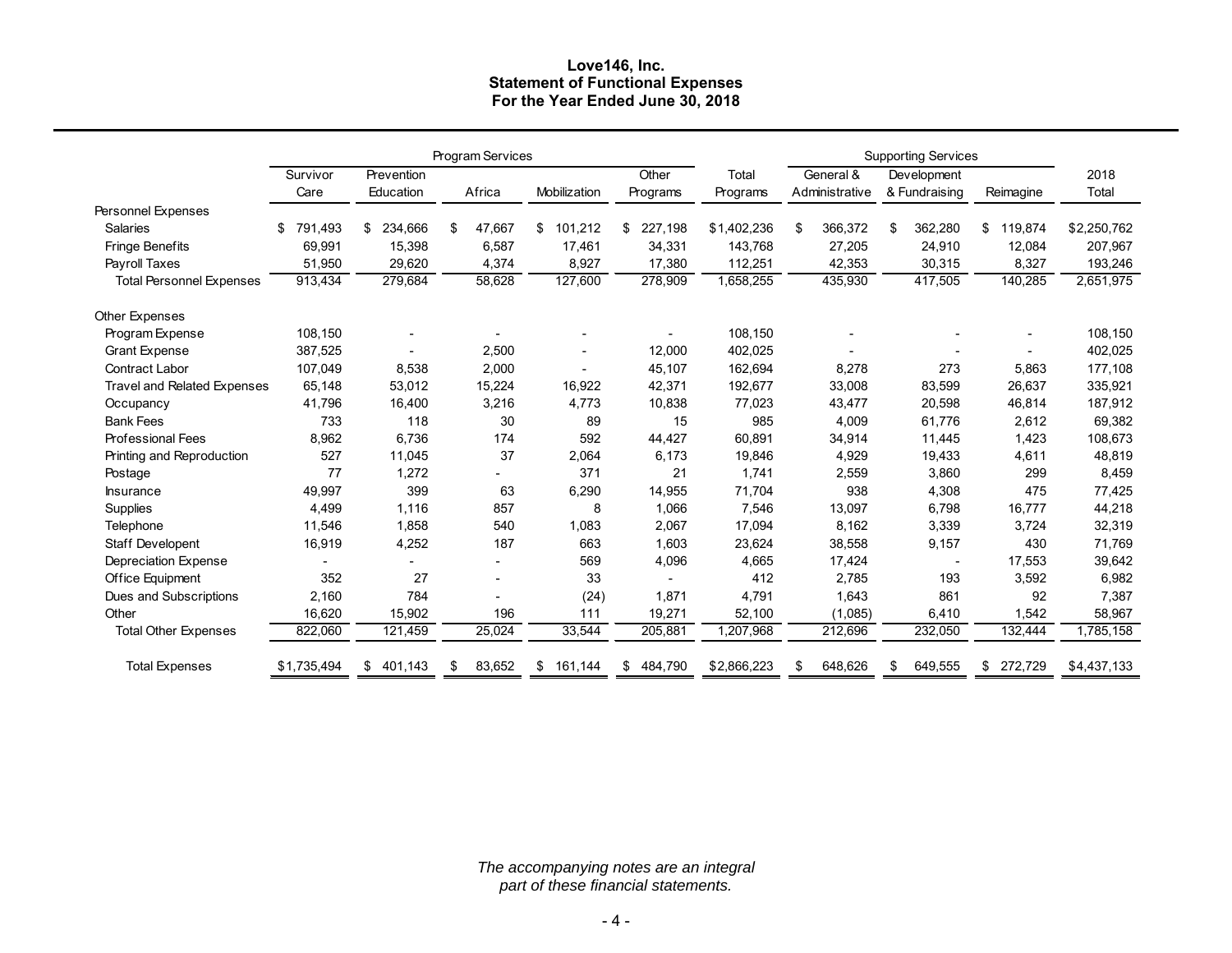### **Love146, Inc. Statement of Cash Flows For the Years Ended June 30, 2019 and 2018**

|                                                                                               | 2019 |            | 2018 |           |
|-----------------------------------------------------------------------------------------------|------|------------|------|-----------|
| Cash Flows Provided by Operating Activities                                                   |      |            |      |           |
| Change in Net Assets                                                                          | \$   | (210, 877) | \$   | 107,151   |
| Adjustments to Reconcile Change in Net Assets to Net Cash<br>Provided by Operating Activities |      |            |      |           |
| Depreciation                                                                                  |      | 55,388     |      | 39,642    |
| Decrease/(Increase) in Operating Assets                                                       |      |            |      |           |
| Receivables                                                                                   |      | 70,635     |      | 133,298   |
| <b>Prepaid Expenses</b>                                                                       |      | (44, 384)  |      |           |
| Deposits                                                                                      |      |            |      | (19, 303) |
| (Increase)/Decrease in Operating Liabilities                                                  |      |            |      |           |
| <b>Accounts Payable</b>                                                                       |      | 20,461     |      | 19,663    |
| <b>Accrued Expenses</b>                                                                       |      | (3, 141)   |      | (47, 317) |
| <b>Deferred Revenue</b>                                                                       |      | (38, 818)  |      | (87, 578) |
| Net Cash Provided by Operating Activities                                                     |      | (150, 736) |      | 145,556   |
| Cash Flows From Investing Activities                                                          |      |            |      |           |
| Purchase of Property and Equipment                                                            |      | (7, 254)   |      | (48, 507) |
| Net Cash Used For Investing Activities                                                        |      | (7,254)    |      | (48, 507) |
| Net Increase/(Decrease) in Cash and Cash Equivalents                                          |      | (157, 990) |      | 97,049    |
| Cash and Cash Equivalents - Beginning                                                         |      | 1,159,466  |      | 1,062,417 |
| Cash and Cash Equivalents - Ending                                                            | \$   | 1,001,476  | \$   | 1,159,466 |
| Supplemental Information                                                                      |      |            |      |           |
| Cash Paid for Income Taxes                                                                    | S    |            | \$   |           |
| Cash Paid for Interest                                                                        | \$   |            | \$   |           |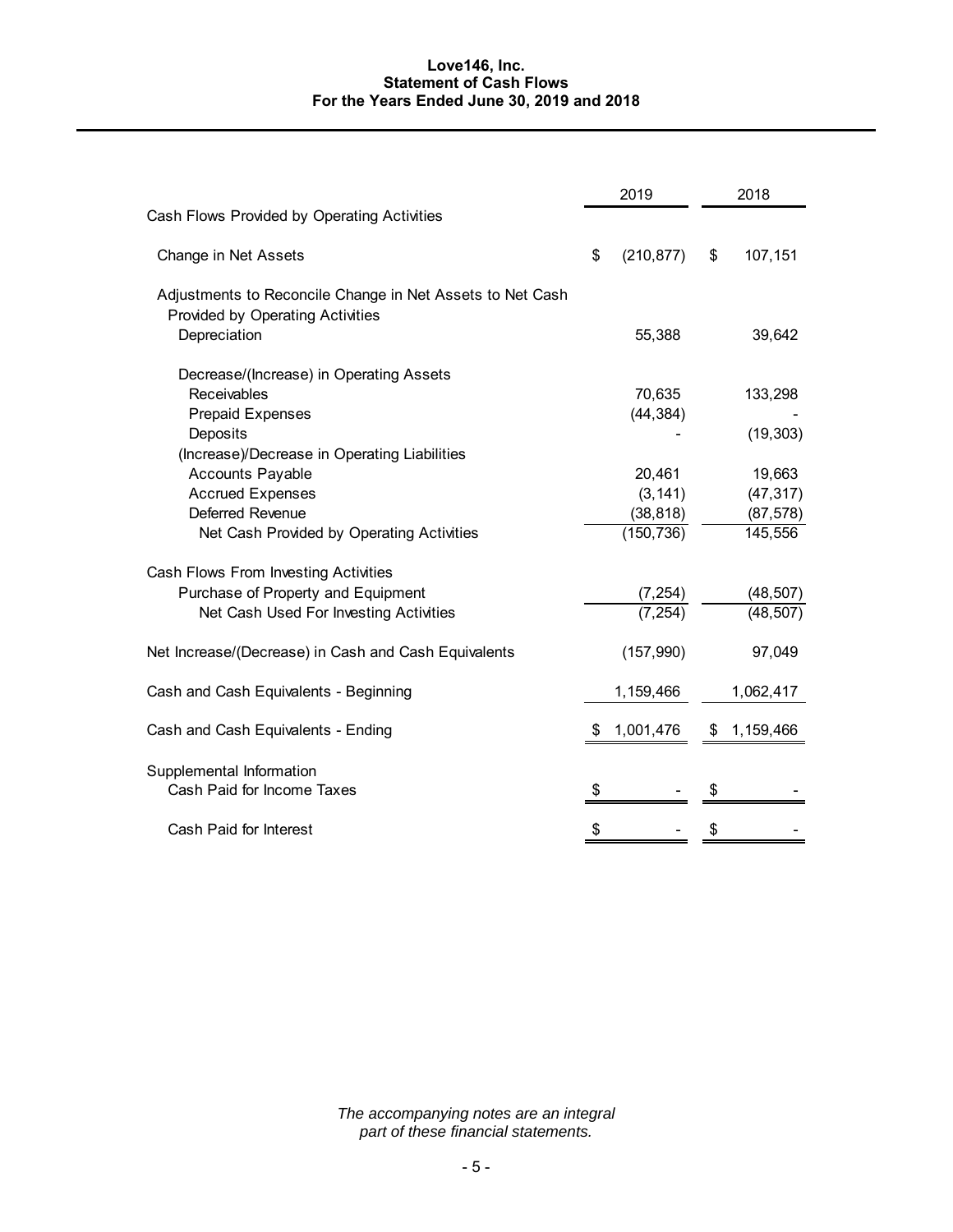# **Note 1 – Organization**

Founded in 2002, Love146, Inc. is an international human rights organization working to end child trafficking and exploitation. We serve children in the United States, the Philippines, the United Kingdom, and several countries in Africa. Our programmatic goals are:

- decrease children's risk for exploitation through prevention and community education;
- care for children who have survived trafficking and exploitation with holistic services;
- engage partners and supporters to advance our mission and promote the anti-trafficking movement.

Our Survivor Care serves children whose ages range from less than one-year old to 17. It is grounded in individual care plans that address the biological, psychological, social, financial, and spiritual impacts of victimization, and help youth develop strategies to stay safe. We strive to see survivors become self-sufficient, flourishing adults, free from re-victimization or dependency.

In the United States, our prevention program is based on the five-module prevention program we developed called *Not a Number*, an interactive curriculum designed to teach youth how to protect themselves from human trafficking and exploitation through information, critical thinking, and skill development. *Not a Number* is research based, and grounded in best practices in the field of prevention education. Love146 implements *Not a Number* directly with children in school and community settings, and also scales our impact by training and equipping facilitators to bring these programs to their own communities.

In Asia, Love146 has developed an awareness tool in the form of a flipchart used with children called "My Body is Mine." This tool is still being used in several Asian countries, and is currently being utilized in a pilot program in three African nations: Madagascar, Liberia, and Sierra Leone.

Finally, Love146 recognizes that a robust community response can play an important role in helping to stop child trafficking and exploitation. Love146's survivor care, prevention, and mobilization teams engage collaboratively with stakeholders in several communities to ensure we're building a safer world for children. Through awareness raising, volunteer team outreach, and in-depth trainings, Love146 is empowering professionals, parents, and other adults, businesses, nonprofits, and service providers who can play a role in protecting and supporting children who may be affected by trafficking.

Love146 continually monitors and adjusts our programs based on feedback from youth, survivors, and those responsible for implementing the programs, and is striving to build our knowledge base with more sophisticated tools for results-based accounting. Some of the results we have measured to date in our Survivor Care programs include:

- At the close of FY 2018-19, ending on June 30, 2019, Love146 has provided survivor care services and support a cumulative total of 3,358 children.
- In US Survivor Care, 60% of youth have successfully transitioned from our long-term care to sustained care services.
- While 51% of children in our US Survivor Care program were attending school upon intake, 83% were attending school, graduated, or working at the time of transition to sustained care.
- In the Philippines, 171 children in high-risk communities have been supported.
- 28 young people have been reached by our UK support services.

Some of the results we have measured to date in our Prevention programs include:

- We have reduced the risk for exploitation for 52,518 children through prevention and community education.
- 832 facilitators in 21 states have been trained and certified by our Prevention Education team in the US.
- 277 agencies to date have been licensed with *Not a Number*, our Prevention Education curriculum.
- 18,312 youth have been reached with the "My Body is Mine" flipchart in Liberia, Madagascar, and Sierra Leone.
- 432 facilitators have been certified to reach children in Africa with "My Body is Mine" in Liberia, Madagascar, and Sierra Leone.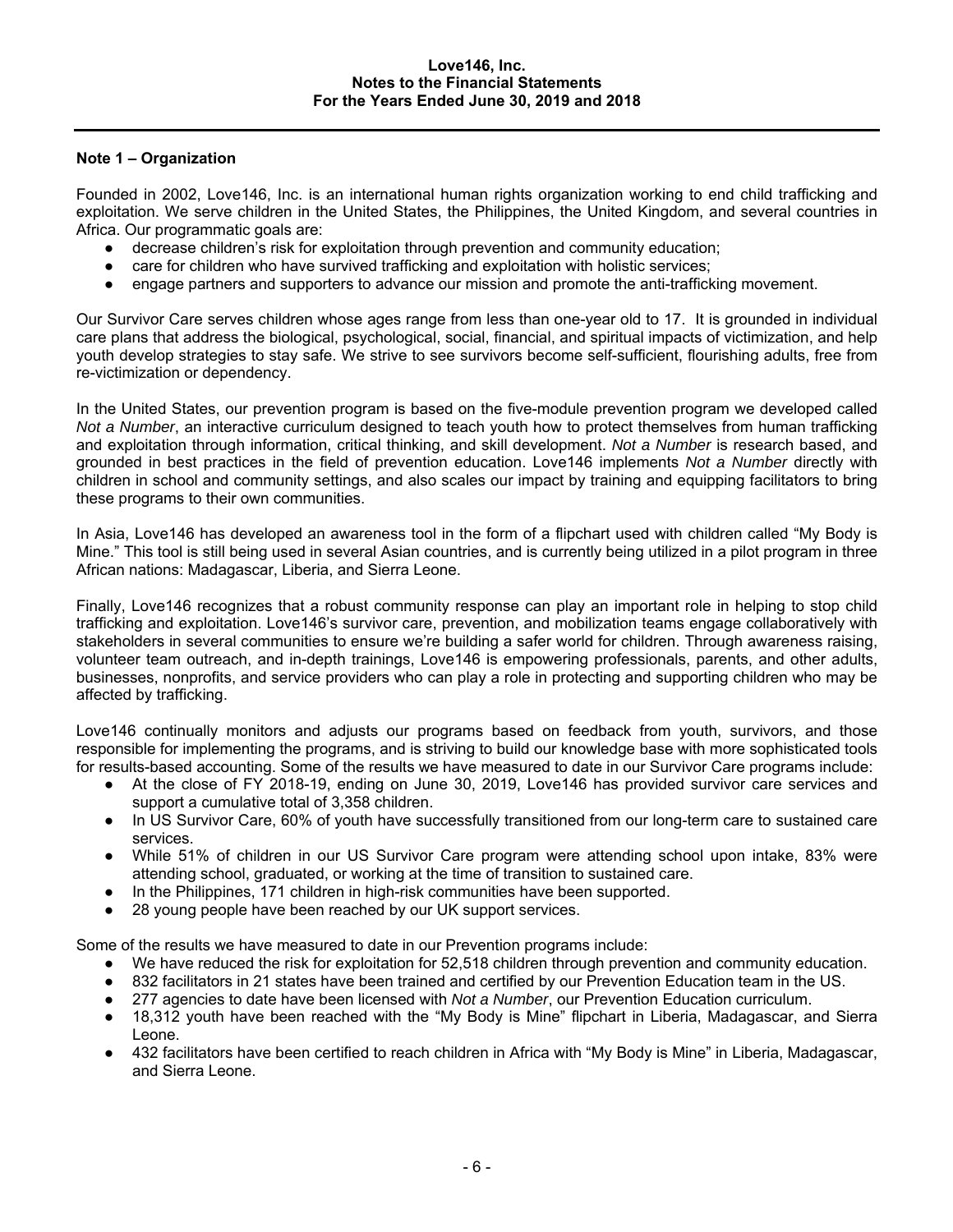## **Note 1 – Organization (Cont'd)**

Our strategic partnership activities have reached 13,601 professionals, caregivers, and community members to support the vision of Love146 and help establish a community influencers in the anti-trafficking field at large.

Some key collaborators include the FBI, the Twitter Trust and Safety Council, the National Advisory Committee on the Sex Trafficking of Children and Youth in the United States, the Philippines Department of Social Welfare and Development, the State of Texas Office of the Governor, the Connecticut Department of Children and Families, the European Network of Guardianship Institutions, the National Human Trafficking Training and Technical Assistance Center, and the US Department of Health and Human Services, among many other key stakeholders.

Love146, Inc. operates programs in the United States and foreign countries; unforeseen political, economic, or governmental changes in these countries could have an effect on Love146, Inc.'s future activities. Total grant expense to organizations worldwide during the years ended June 30, 2019 and 2018 totaled \$292,660 and \$402,025 respectively.

### **Note 2 – Summary of Significant Accounting Policies**

#### **Financial Statement Presentation**

The accompanying financial statements of Love146, Inc. have been prepared on the accrual basis of accounting. The financial statement presentation follows generally accepted accounting principles for not-forprofit entities. Under these provisions, net assets and revenues, expenses, gains and losses are classified based on the existence or absence of donor-imposed restrictions. Accordingly, the net assets of Love146, Inc. and changes therein are classified and reported as follows:

Net Assets Without Donor Restrictions – Net assets available for use in general operations and not subject to donor (or certain grantor) restrictions.

Net Assets With Donor Restrictions – Net assets subject to donor- (or certain grantor-) imposed restrictions. Some donor-imposed restrictions are temporary in nature, such as those that will be met by the passage of time or other events specified by the donor. Other donor-imposed restrictions are perpetual in nature, where the donor stipulates that resources be maintained in perpetuity. Donor-imposed restrictions are released when a restriction expires, that is, when the stipulated time has elapsed, when the stipulated purpose for which the resource was restricted has been fulfilled, or both.

Revenues, including promises to give, are reported as increases in net assets without donor restrictions unless use of the related asset is limited by donor or grantor-imposed restrictions. Expenses are reported as decreases in net assets without donor restrictions. Gains and losses on investments and other assets or liabilities are reported as increases or decrease in net assets without donor restrictions unless their use is restricted by explicit donor stipulation or by law. Expirations of temporary donor-imposed restrictions on net assets (i.e., the donor-stipulated purpose has been fulfilled and/or the stipulated time period has elapsed) are reported as reclassifications between the applicable classes of net assets.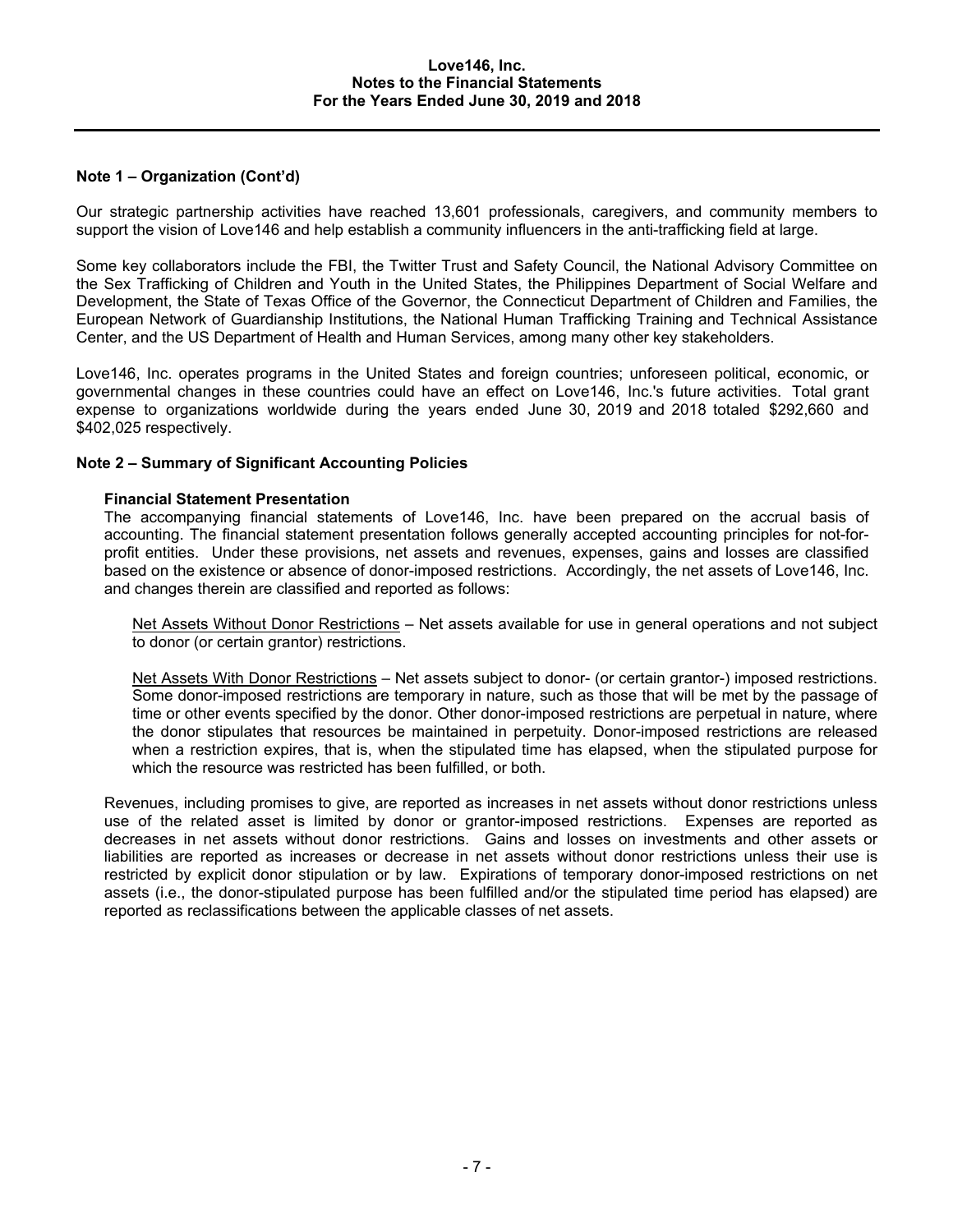## **Note 2 – Summary of Significant Accounting Policies (Cont'd)**

### **Income Tax Status**

Love146, Inc. is a not-for-profit organization that is exempt from income taxes under Section 501(c)(3) of the Internal Revenue Code. Love146, Inc. is also exempt from state income taxes. Accordingly, no provision for income taxes has been made in the financial statements. Love146, Inc. is subject to tax on unrelated business income, if incurred, as well as certain state filling fees.

Management of Love146, Inc. has concluded that there are no uncertain tax positions that would require recognition in the financial statements. If Love146, Inc. were to incur an income tax liability in the future, interest on any income tax liability would be reported as interest expense and penalties would be reported as income taxes. Love146, Inc.'s conclusions regarding uncertain tax positions may be subject to review and adjustment at a later date based on ongoing analysis of tax laws, regulations and interpretations thereof as well as other factors. Generally, federal and state authorities may examine the Love146, Inc.'s tax returns for three years from the date of filing.

### **Use of Estimates**

The preparation of financial statements in conformity with generally accepted accounting principles may require management to make estimates that affect the reported amounts of assets and liabilities at the date of the financial statements and the reported amounts of support, revenues and expenses during the reporting period. Actual results could differ from those estimates.

#### **Cash, Cash Equivalents and Credit Risk**

For purposes of the statement of cash flows, Love146, Inc. considers all short-term investments, with a maturity of three months or less when purchased, and money market mutual funds, to be cash equivalents. Cash deposits in banks are insured by the Federal Deposit Insurance Corporation up to \$250,000. At times, amounts of cash and cash equivalents maintained on deposit may be in excess of the FDIC insurance limit. Love146, Inc. has not experienced any losses in such accounts and management believes Love146, Inc. is not exposed to significant risk.

### **Furniture, Equipment and Leasehold Improvements**

Furniture, equipment and leasehold improvements are capitalized at cost. It is Love146, Inc.'s policy to capitalize expenditures for these items in excess of \$500. Lesser amounts are expensed. Furniture and office equipment are being depreciated over estimated useful lives of three to seven years, using the straight-line method. Leasehold improvements are being amortized over the shorter of the lease term or useful life using the straight-line method.

#### **Grant and Contracts**

Governmental grants and contracts are generally considered to be exchange transactions rather than contributions. Revenue from cost-reimbursement grants and contracts is recognized to the extent of costs incurred. Revenue from performance-based grants and contracts is recognized to the extent of performance achieved. Grant and contract receipts in excess of revenue recognized are presented as deferred grant revenue (refundable advances). Grants and contracts receivable represent amounts due from funding organizations for reimbursable expenses incurred.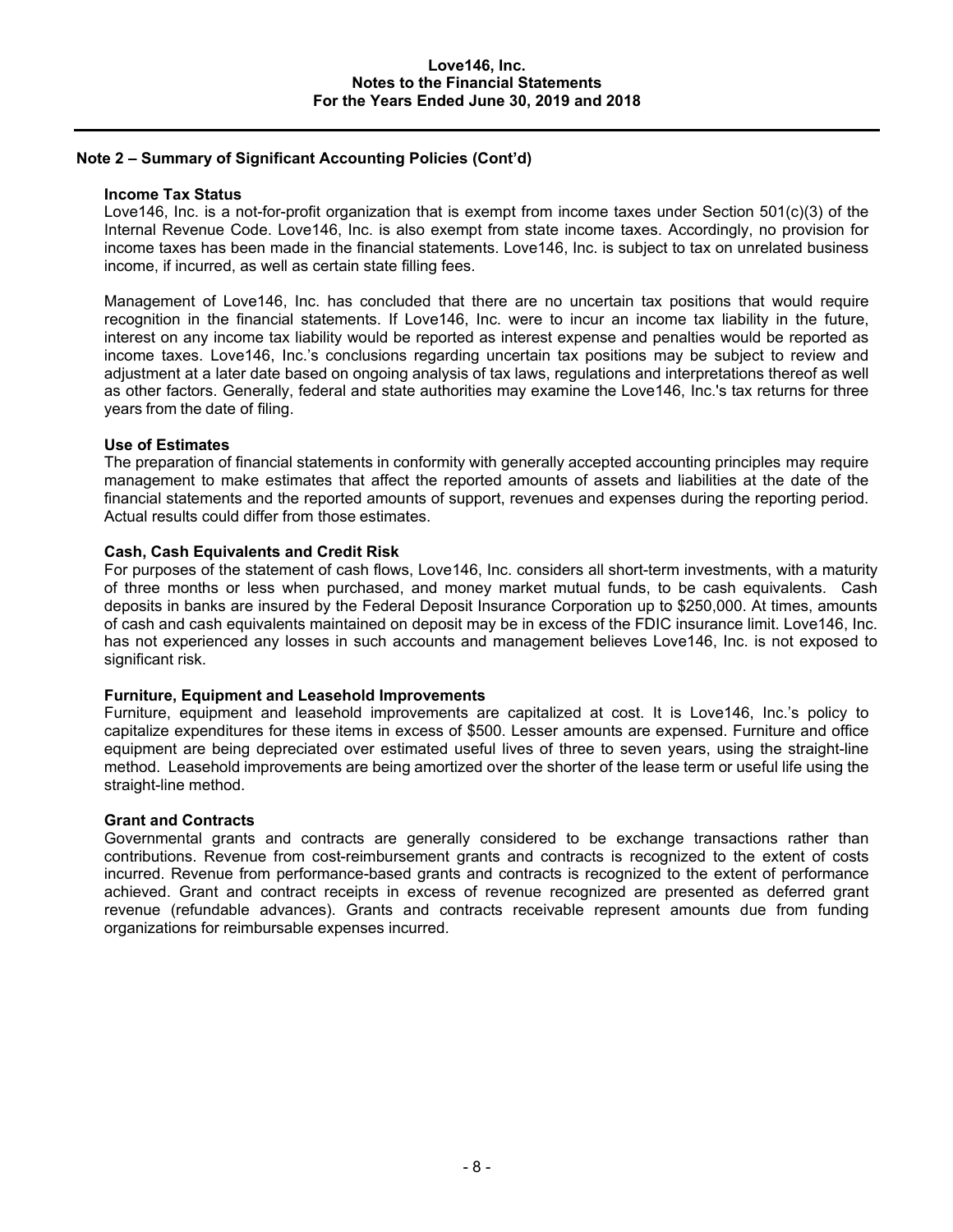# **Note 2 – Summary of Significant Accounting Policies (Cont'd)**

## **Contributions**

Contributions are generally available for use in the related year unless specifically restricted by the donor. Unconditional promises to give are recorded as received. Unconditional promises to give due in the next year are reflected as current promises to give and are recorded at their net realizable value. Love146, Inc. does not generally have unconditional promises to give due in subsequent years, but when they occur, they are reflected as long-term promises to give and are recorded at the present value of their net realizable value, using risk-free interest rates applicable to the year in which the promises are received to discount the amounts. Promises to give are received from various contributors and not necessarily related to any specific event. An allowance for uncollectable contributions is provided based on management's evaluation of potential uncollectable receivables. The allowance for uncollectable contributions is currently \$-0-.

Contributions that are restricted by the donor are reported as increases in net assets without donor restrictions if the restrictions expire in the fiscal year in which the contributions are recognized. All other donor-restricted contributions are reported as increases in net assets with donor restrictions. When a restriction expires, net assets with donor restrictions are reclassified to net assets without donor restrictions.

## **Functional Allocation of Expenses**

The costs of providing the various programs and other activities of Love146, Inc. have been summarized on a functional basis in the accompanying statement of activities, which includes all expenses incurred for the years. Accordingly, certain costs have been allocated among the programs and supporting services benefited. Management allocates the direct costs of its operations to its programs and services based upon the percentage of direct labor costs charged to each program and supporting services by Love146, Inc. staff.

### **Donated Services**

Love146, Inc. recognizes donated services if they create or enhance non-financial assets or requires specialized skills and would typically be purchased if not provided by donation. General volunteer services do not meet these criteria for recognition in the financial statement. However, a substantial number of volunteers have donated significant amounts of their time in Love146, Inc.'s operations and fund-raising campaigns.

### **Compensated Absences**

Employees are entitled to paid vacation and sick days depending on job classification, length of service, and other factors. It is impracticable to estimate the amount of compensation for future paid sick days and time off. Accordingly, no liabilities for these amounts have been recorded in the accompanying financial statements. The Organizations policy is to recognize the cost of compensated absences when actually paid to employees.

### **Date of Management's Review**

Subsequent events were considered through November 15, 2019, which is the date the financial statements were available to be issued.

### **New Accounting Pronouncements**

On August 18, 2016, FASB issued ASU 2016-14, Not-for-Profit Entities (Topic 958) – *Presentation of Financial Statements of Not-for-Profit Entities*. The update addresses the complexity and understandability of net asset classification, deficiencies in information about liquidity and availability of resources, and the lack of consistency in the type of information provided about expenses and investment return. Love146, Inc. has adjusted the presentation of these statements accordingly. The ASU has been applied retrospectively to all periods presented.

## **Reclassifications**

Certain reclassifications have been made to the 2018 financial statements to conform to the current year's presentation. See Note 11 for information regarding prior period adjustments.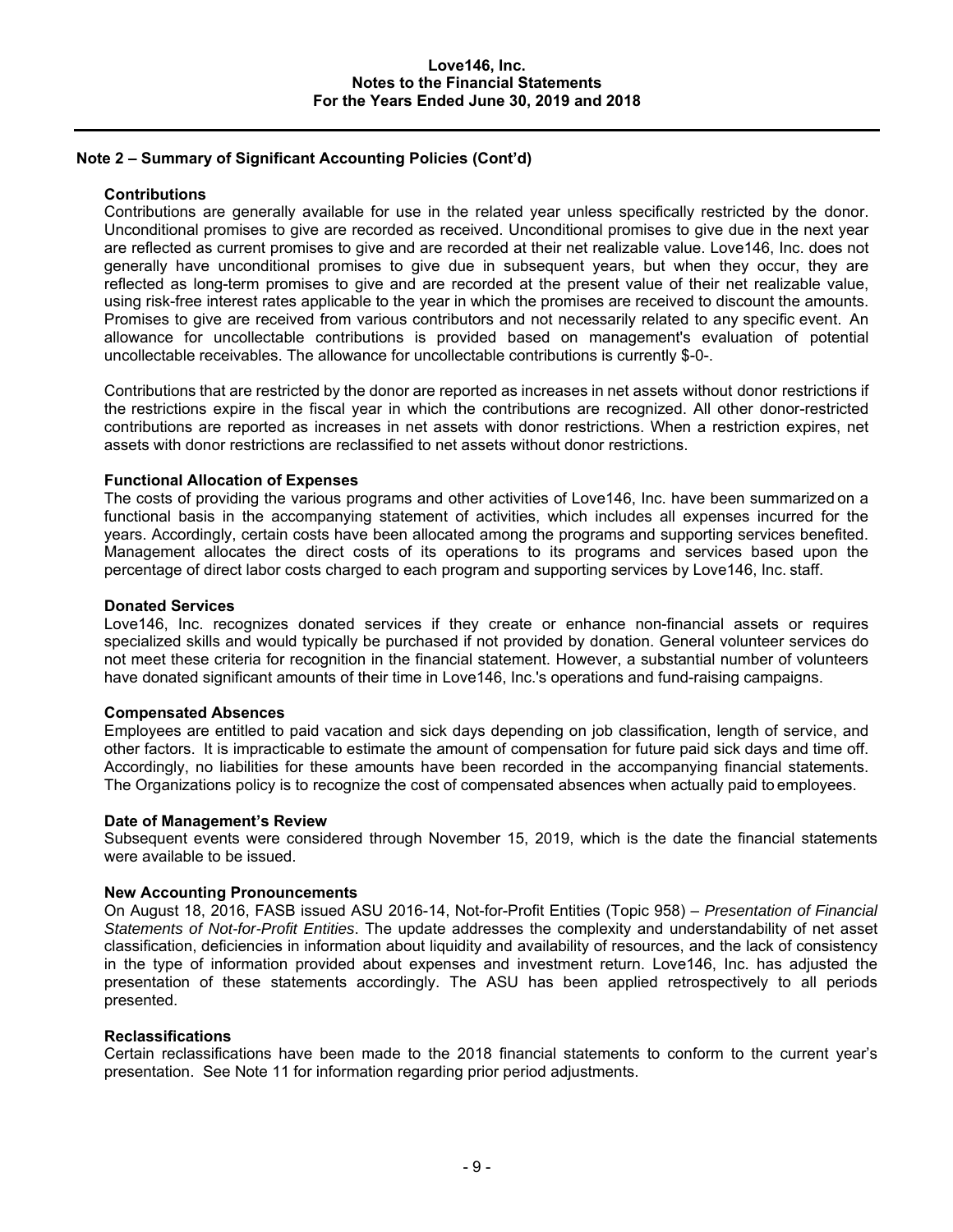# **Note 3 – Availability and Liquidity**

Financial assets available for general expenditure, that is, without donor or other restrictions limiting their use, within one year of the balance sheet date, are as follows:

| Cash and Cash Equivalents | -SS | 939.372   |
|---------------------------|-----|-----------|
| Receivables               |     | 72.903    |
|                           |     | 1.012.275 |

Love146, Inc. regularly monitors liquidity required to meet its operational needs. Love146, Inc. forecasts its future cash flows and strives to budget annual revenue to cover general expenditures, and conducts capital campaigns or seeks specific grant assistance for major capital projects.

# **Note 4 – Property and Equipment**

 $\blacksquare$ 

The following is a detailed list of property and equipment cost and accumulated depreciation as of June 30, 2019 and 2018:

|                                    |    | 2019       |   | 2018       |
|------------------------------------|----|------------|---|------------|
| Leasehold Improvements             | S  | 72.887     | S | 85.419     |
| Furniture, Fixtures, and Equipment |    | 126,692    |   | 119,439    |
| Total Property & Equipment         |    | 199,579    |   | 204,858    |
| <b>Accumulated Depreciation</b>    |    | (167, 084) |   | (124, 228) |
| Net Property and Equipment         | \$ | 32,495     |   | 80,630     |

# **Note 5 – Leases**

# **Operating Leases**

Love146, Inc. leases office space in New Haven, Connecticut under a three-year non-cancelable operating lease, which expires June 2021. The lease requires monthly payments of \$5,389 over the three-year life of the lease. Love146, Inc. also leases office space in Spring, Texas under a two and one half year (30 months) non-cancelable operating lease, which expires December 31, 2021. The lease requires annually increasing monthly payments ranging \$1,352 to \$1,394. Total rent expense for the year ended June 30, 2019 and 2018 was \$188,765 and \$168,406. Future minimum operating lease commitments under lease are as follows:

| Years Ending June 30, | 2019         |    | 2018    |
|-----------------------|--------------|----|---------|
| 2019                  |              | \$ | 145,213 |
| 2020                  | \$<br>90,151 |    | 73,488  |
| 2021                  | 8,366        |    | 16,344  |
| 2022                  |              |    |         |
| 2023                  |              |    |         |
| 2024                  |              |    |         |
| Thereafter            |              |    |         |
|                       | \$<br>98,517 | ß. | 235,045 |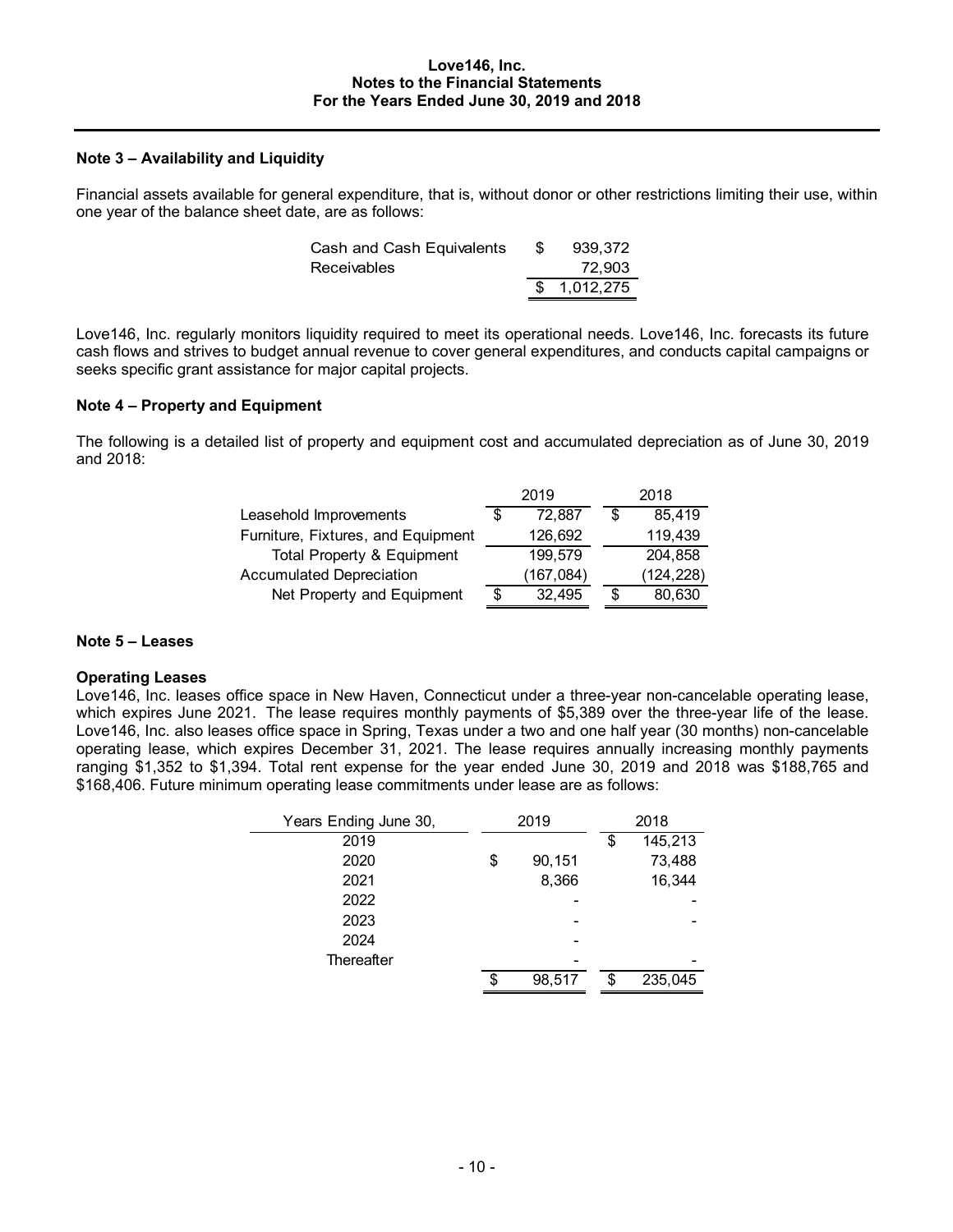## **Note 6 – Net Assets With Donor Restrictions**

As of June 30, 2019 and 2018, net assets with donor restrictions that are temporary in nature are available for the following purposes or time periods:

| Purpose                     | 2019   | 2018   |
|-----------------------------|--------|--------|
| U.S. Survior Care           | 31,348 |        |
| <b>Prevention Education</b> | 13.256 |        |
| Africa Programs             | 17,500 | 17,500 |
|                             | 62,104 | 17,500 |

Net assets with donor restrictions that were temporary in nature were released from restrictions during the years ended June 30, 2019 and 2018, by incurring expenses satisfying the following restrictions:

| Purpose         |        | 2019   |   | 2018   |
|-----------------|--------|--------|---|--------|
| Africa Programs | 17.500 |        |   | 47.500 |
|                 |        | 17,500 | S | 47,500 |

There were no net assets with donor restrictions that were permanent in nature for the years ended June 30, 2019 and 2018.

## **Note 7 – Related Party Transactions**

## **Love146 (Philippines)**

On January 24, 2008, Love146, Inc. (US) entered into an Association Agreement (agreement) with a related party in the Philippines, Love146 (Philippines) to support their mission in the area. The agreement requires, among other things, that Love146 (Philippines) maintain a board of directors and executive director whose appointments must all be ratified by Love146, Inc. (US). The agreement also requires that to ensure coordination with Love146, Inc. (US), Love146 (Philippines) annual proposed budget must be approved by Love146, Inc. (US) prior to adoption. In addition, Love146 (Philippines) shall provide monthly financial reports and quarterly audited financial statements to Love146, Inc.(US).

The initial term of the agreement is five years and has an automatic five-year renewal unless either party provides notice not to renew. The agreement may also terminate if other occurrences occur such as the dissolution of either party, either party submits written cancelation within a certain period of time, loss of tax exempt status by either party or if one party engages in any act that is (1) in violation of the agreement; (2) inconsistent with the ministry of exempt status of any party to this agreement; or (3) which would subject any party to public disrepute.

In addition, the two parties entered into a Trademark License Agreement which grants a non-transferable, exclusive, royalty free license to Love146 (Philippines) to use Trademarks registered with the United States Patent and Trademark Office by Love146, Inc. (US), as long as the Trademark License Agreement and Association Agreement remain in place.

During the years ended June 30, 2019 and 2018 Love146, Inc. provided Love146 (Philippines) with \$250,987 and \$289,000, respectively, in support to fund operations to support their mutual mission.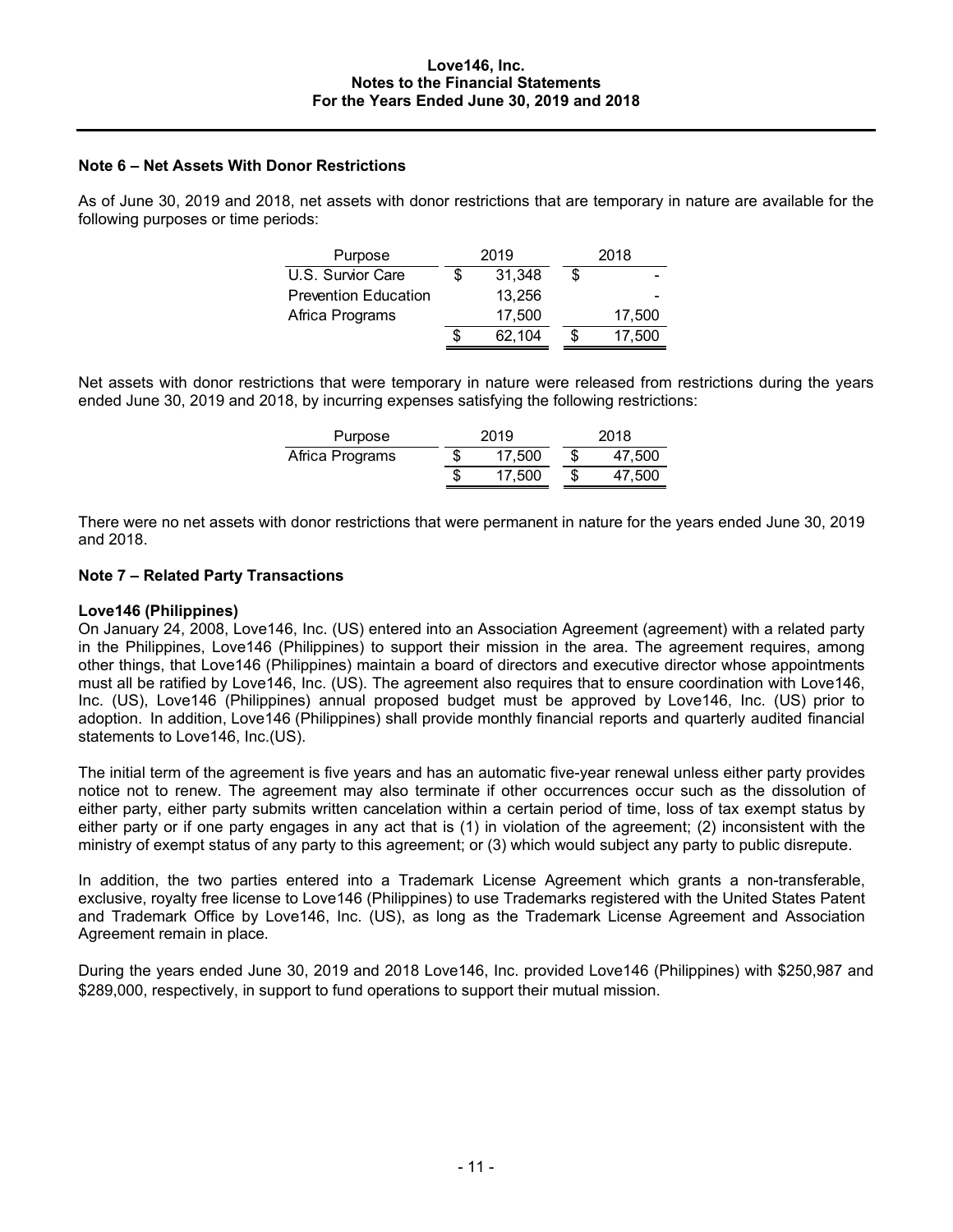# **Note 7 – Related Party Transactions (Cont'd)**

## **Love146 (UK)**

On March 24, 2010, Love146, Inc. (US) entered into an Association Agreement (agreement) with a related company in the United Kingdom, Love146 (UK) to support their mission in Europe. The agreement requires, among other things, that Love146 (UK) maintain a board of directors and executive director whose appointments must all be ratified by Love146, Inc. (US). The agreement also requires that to ensure coordination with Love146, Inc. (US). Love146 (UK)'s, annual proposed budget must be approved by Love146, Inc. (US) prior to adoption. In addition, Love146 (UK) shall provide monthly financial reports and quarterly audited financial statements to Love146, Inc. (US).

The initial term of the agreement is five years and has an automatic five-year renewal unless either party provides notice not to renew. The agreement may also terminate if other occurrences' occur such as the dissolution of either party, either party submits written cancelation within a certain period of time, loss of tax exempt status by either party or if organization engages in any act that is (1) in violation of the agreement; (2) inconsistent with the ministry of exempt status of any party to this agreement; or (3) which would subject any party to public disrepute.

In addition, the two parties entered into a Trademark License Agreement, which grants non-transferable, exclusive royalty free license to Love146 (UK) to use Trademarks registered with the United States Patent and Trademark Office by Love146, Inc. (US), as long as the Trademark License Agreement and Association Agreement remain in place.

During the years ended June 30, 2019 and 2018, Love146, Inc. provided Love146 (UK) with \$15,343 and \$96,500, respectively, in support.

### **Note 8 – In-Kind Contributions and Donated Services**

In-kind contributions are reflected as contributions at their fair value at the date of donation and are reported as support without donor restrictions unless explicit donor stipulations specify how donated assets must be used. These amounts have been reported as both contribution revenue and the appropriate functional and natural expense classifications on the statements of activities and functional expenses. In-kind contributions for the year ended June 30, 2019 were as follow:

|                                             |      | Survivor |
|---------------------------------------------|------|----------|
|                                             |      | Care     |
| Program Expenses - Rapid Response Backpacks | - \$ | 33.061   |
| Contract Labor                              |      | 15.312   |
|                                             |      | 48.373   |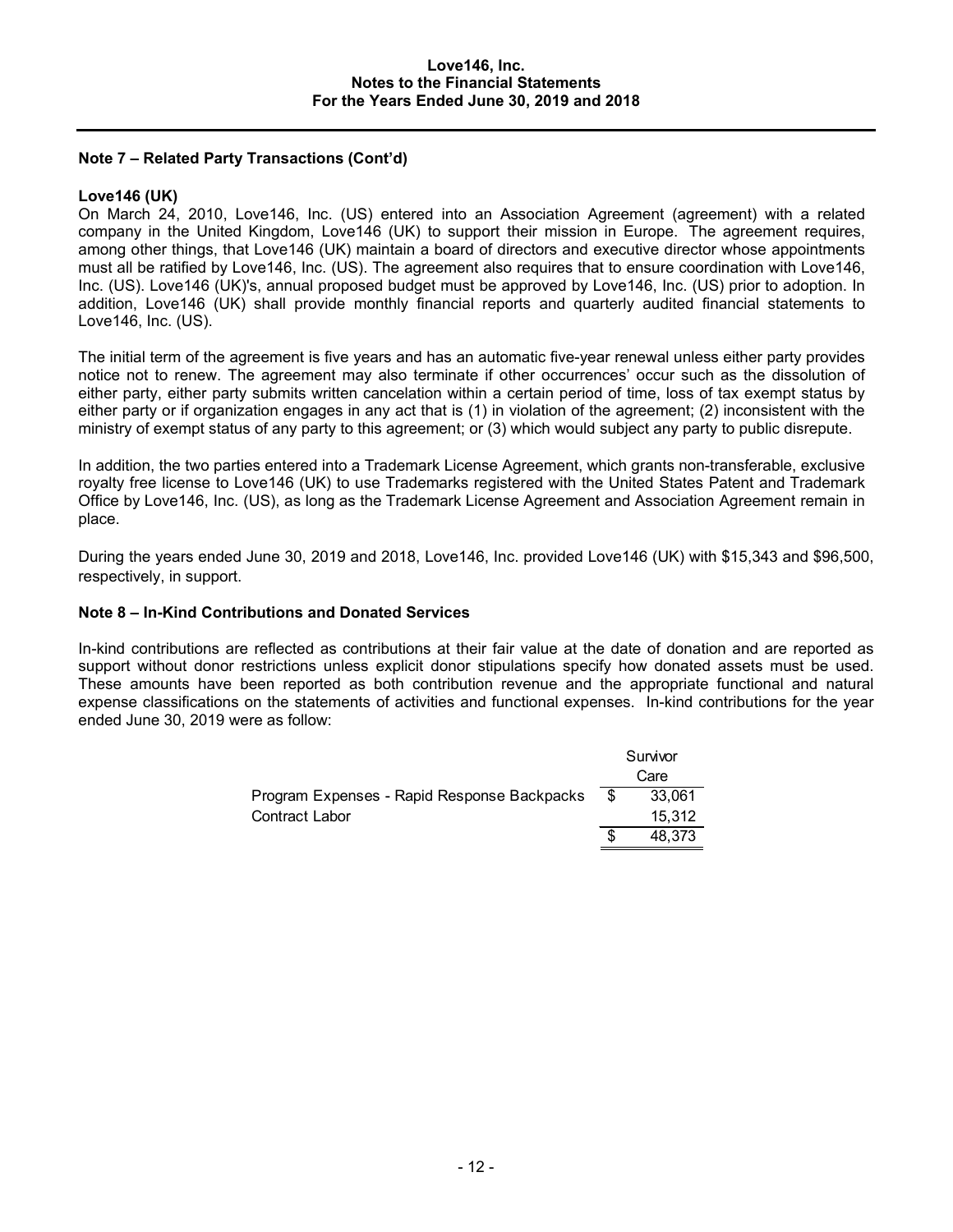# **Note 9 – Concentrations**

Love146, Inc. receives a substantial amount of its support from contributions and grants by a few major contributors. A significant reduction in the level of this support, if this were to occur, would have a material effect on Love146, Inc.'s programs and activities. It is always considered reasonably possible that benefactors, grantors or contributors might be lost in the near term.

Love146, Inc. also receives a substantial amount of governmental support through grants and contracts. These government grants and contracts accounted for approximately 27% and 24% of total revenue for the years ended June 30, 2019 and 2018, respectively.

# **Note 10 – Retirement Plan**

Love146, Inc. sponsors a 403b retirement plan for eligible employees. Love146, Inc. does not contribute to the plan.

# **Note 11 – Prior Period Adjustment**

A prior period adjustment to remove vehicle operating leases previously classified as capital leases for fiscal year 2018 has been recorded in the fiscal year 2018 financial statements. The adjustment increases the fiscal year 2018 beginning net assets by \$15,900 and increases the fiscal year 2018 change in net assets by \$62,377, for a total adjustment of \$78,277. A detailed schedule is as follows:

| Adjustment to 7/1/2017 Net Assets                                  |        |
|--------------------------------------------------------------------|--------|
| Remove Vehicle Assets and Lease Liability as of 7/1/2017           | 15.900 |
|                                                                    |        |
| Adjustment to Fiscal Year 2018 Activity                            |        |
| Reverse Vehicle Depreciation and Interest and Record Lease Payment | 62.377 |
| <b>Total Prior Period Adjustment</b>                               | 78.277 |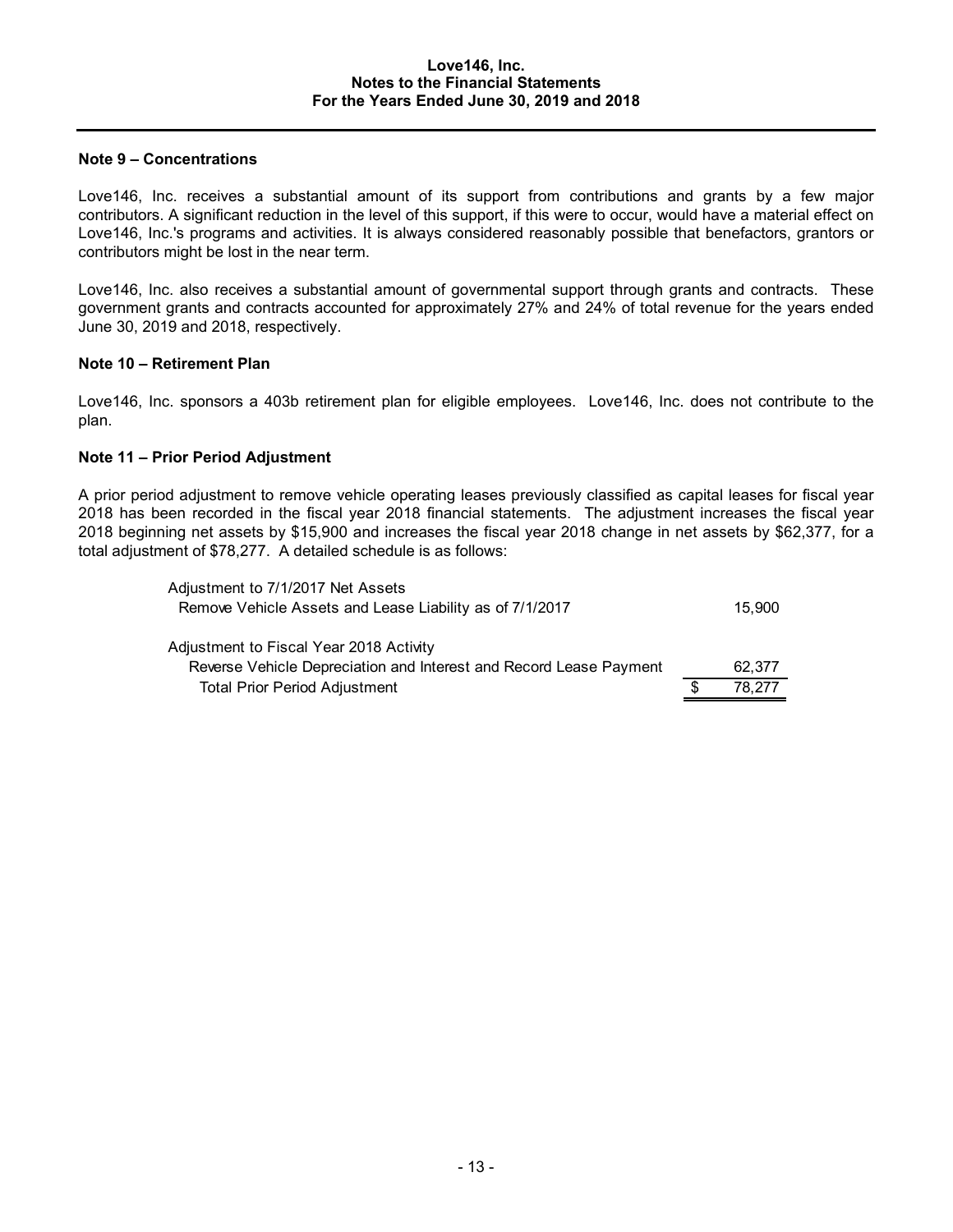

CERTIFIED PUBLIC ACCOUNTANTS 43 Enterprise Drive • Bristol, CT 06010-3990 • 860/582-6715 • Fax 860/585-6339

### **Report on Internal Control over Financial Reporting and on Compliance and Other Matters Based on an Audit of Financial Statements Performed in Accordance With** *Government Auditing Standards*

Board of Directors Love146, Inc.

We have audited in accordance with auditing standards generally accepted in the United States of America and the standards applicable to financial audits contained in *Government Auditing Standards*, issued by the Comptroller General of the United States, the financial statements of Love146, Inc., which comprise the statement of financial position as of June 30, 2019, and the related statements of activities, functional expenses and cash flows for the year then ended, and the related notes to the financial statements and have issued our report thereon dated November 15, 2019.

### **Internal Control over Financial Reporting**

In planning and performing our audit of the financial statements, we considered Love146, Inc.'s internal control over financial reporting (internal control) to determine the audit procedures that are appropriate in the circumstances for the purpose of expressing our opinion on the financial statements, but not for the purpose of expressing an opinion on the effectiveness of Love146, Inc.'s internal control. Accordingly, we do not express an opinion on the effectiveness of Love146, Inc.'s internal control.

A *deficiency in internal control* exists when the design or operation of a control does not allow management or employees, in the normal course of performing their assigned functions, to prevent, or detect and correct misstatements on a timely basis. A *material weakness* is a deficiency, or a combination of deficiencies, in internal control, such that there is a reasonable possibility that a material misstatement of the entity's financial statements will not be prevented, or detected and corrected on a timely basis. A *significant deficiency* is a deficiency, or a combination of deficiencies, in internal control that is less severe than a material weakness, yet important enough to merit attention by those charged with governance.

Our consideration of internal control was for the limited purpose described in the first paragraph of this section and was not designed to identify all deficiencies in internal control that might be material weaknesses or significant deficiencies. Given these limitations, during our audit, we did not identify any deficiencies in internal control that we consider to be material weaknesses. However, material weaknesses may exist that have not been identified.

### **Compliance and Other Matters**

As part of obtaining reasonable assurance about whether Love146, Inc.'s financial statements are free from material misstatement, we performed tests of its compliance with certain provisions of laws, regulations, contracts, and grant agreements, noncompliance with which could have a direct and material effect on the determination of financial statement amounts. However, providing an opinion on compliance with those provisions was not an objective of our audit and, accordingly, we do not express such an opinion. The results of our tests disclosed no instances of noncompliance or other matters that are required to be reported under *Government Auditing Standards.*

We noted certain matters that we have reported to management of Love 146, Inc. in a separate letter dated November 15, 2019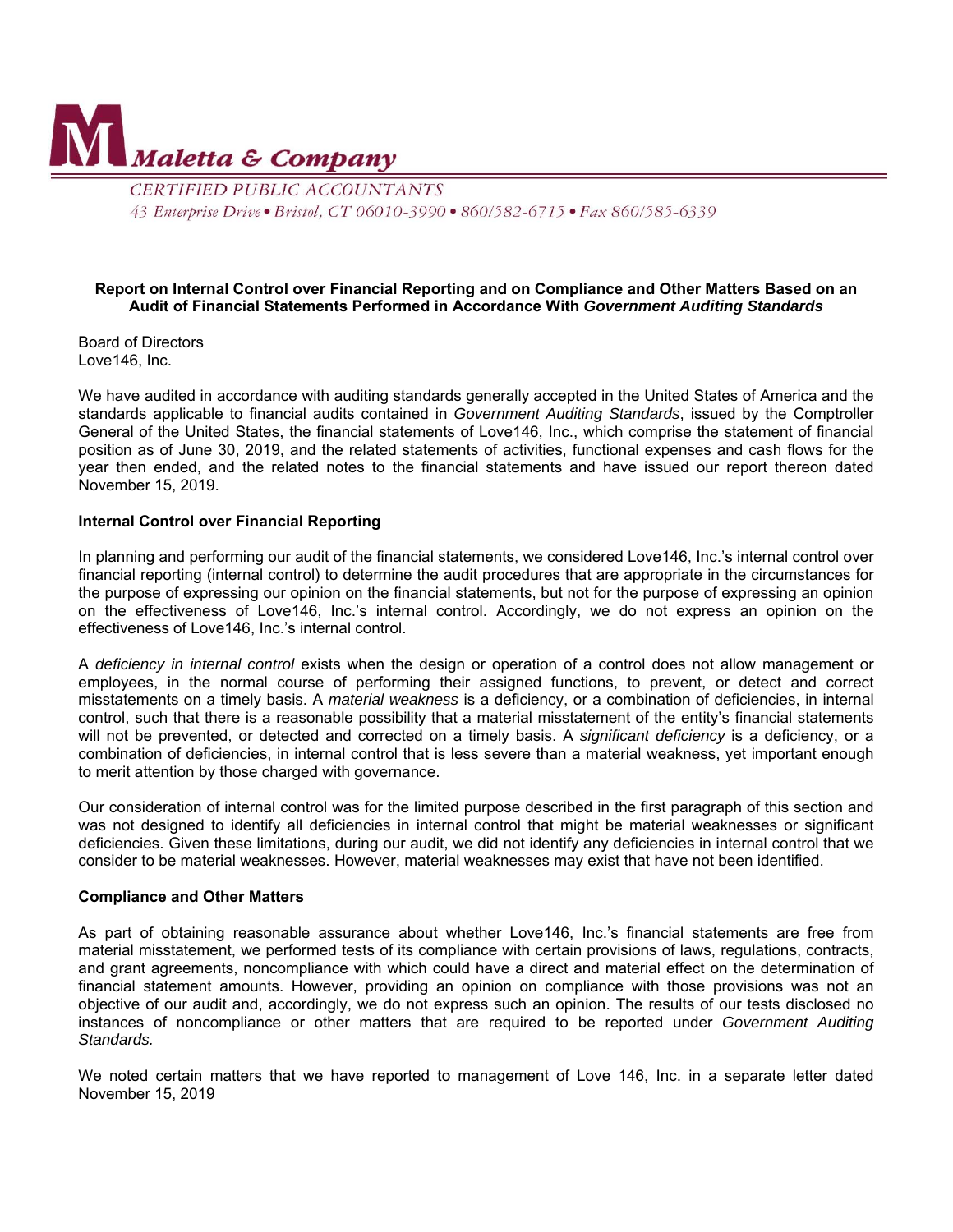## **Purpose of This Report**

The purpose of this report is solely to describe the scope of our testing of internal control and compliance and the results of that testing, and not to provide an opinion on the effectiveness of the entity's internal control or on compliance. This report is an integral part of an audit performed in accordance with *Government Auditing Standards* in considering the entity's internal control and compliance. Accordingly, this communication is not suitable for any other purpose.

Meletter : Brepomy

Maletta & Company Certified Public Accountants

Bristol, Connecticut November 15, 2019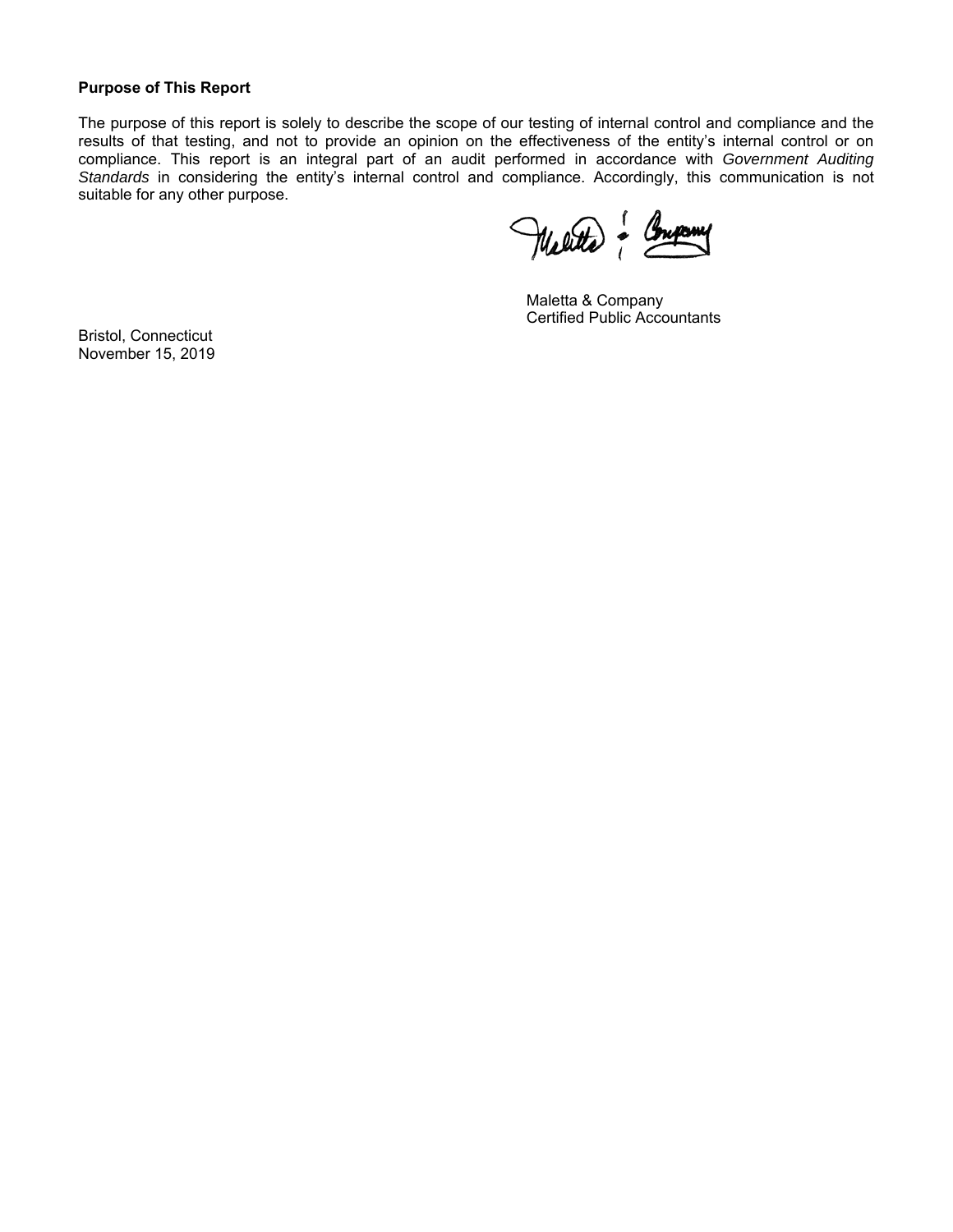

CERTIFIED PUBLIC ACCOUNTANTS 43 Enterprise Drive • Bristol, CT 06010-3990 • 860/582-6715 • Fax 860/585-6339

### **Report on Compliance for Each Major State Program; Report on Internal Control over Compliance; and Report on the Schedule of Expenditures of State Financial Assistance Required by the State Single Audit Act**

Independent Auditor's Report

Board of Directors Love146, Inc.

## **Report on Compliance for Each Major State Program**

We have audited Love146, Inc.'s compliance with the types of compliance requirements described in the Office of Policy and Management's *Compliance Supplement* that could have a direct and material effect on each of Love146, Inc.'s major state programs for the year ended June 30, 2019. Love146, Inc.'s major state programs are identified in the summary of auditors' results section of the accompanying schedule of findings and questioned costs.

### *Management's Responsibility*

Management is responsible for compliance with the requirements of laws, regulations, contracts and grants applicable to its state programs.

### *Auditors' Responsibility*

Our responsibility is to express an opinion on compliance for each of Love146, Inc.'s major state programs based on our audit of the types of compliance requirements referred to above. We conducted our audit of compliance in accordance with auditing standards generally accepted in the United States of America; the standards applicable to financial audits contained in *Government Auditing Standards,* issued by the Comptroller General of the United States; and the State Single Audit Act (C.G.S. Sections 4-230 to 4-236). Those standards and the State Single Audit Act require that we plan and perform the audit to obtain reasonable assurance about whether noncompliance with the types of compliance requirements referred to above that could have a direct and material effect on a major state program occurred. An audit includes examining, on a test basis, evidence about Love146, Inc.'s compliance with those requirements and performing such other procedures as we considered necessary in the circumstances.

We believe that our audit provides a reasonable basis for our opinion on compliance for each major state program. However, our audit does not provide a legal determination of Love146, Inc.'s compliance.

### *Opinion on Each Major State Program*

In our opinion, Love146, Inc., complied, in all material respects, with the types of compliance requirements referred to above that could have a direct and material effect on each of its major state programs for the year ended June 30, 2019.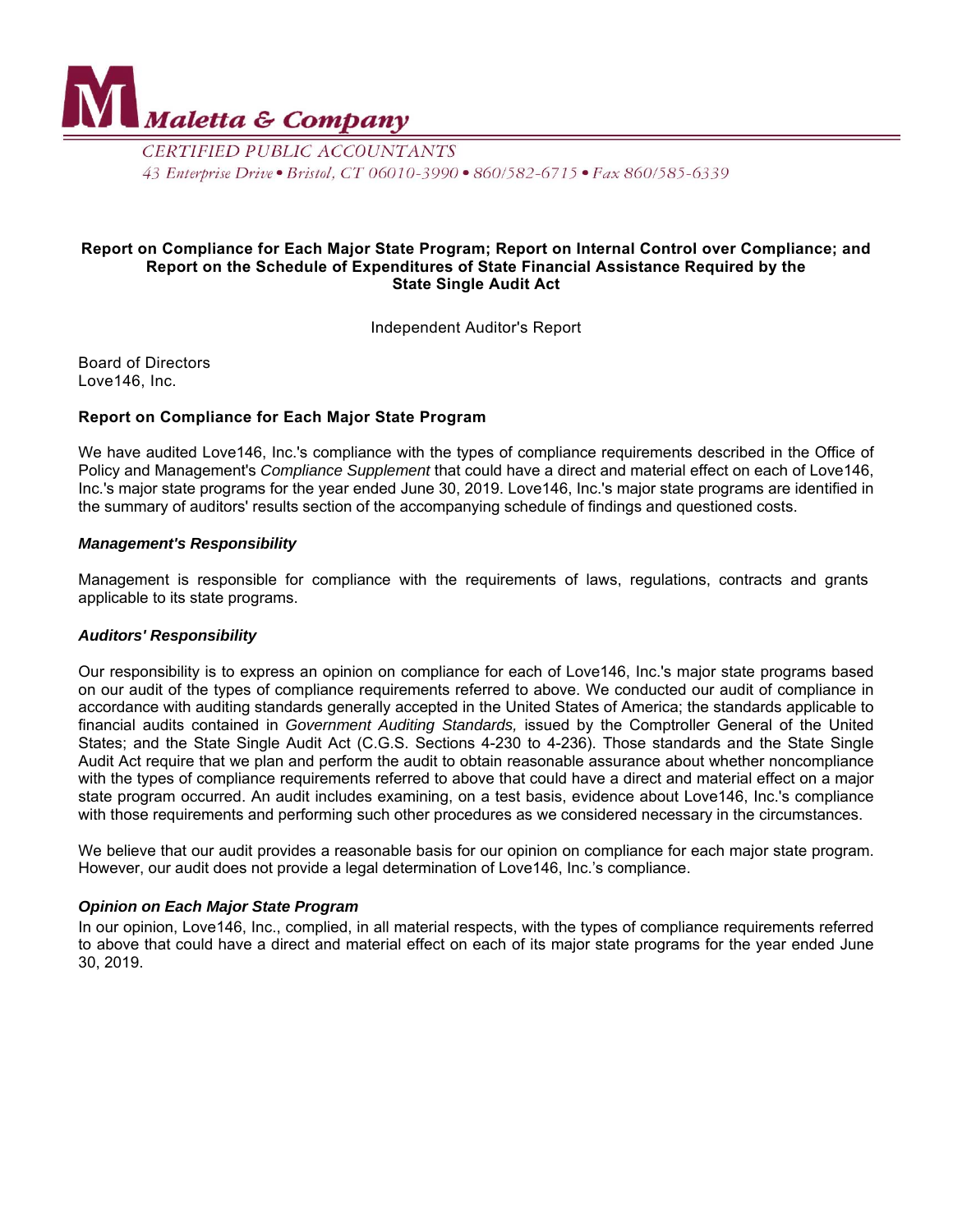### **Report on Internal Control over Compliance**

Management of Love146, Inc., is responsible for establishing and maintaining effective internal control over compliance with the types of compliance requirements referred to above. In planning and performing our audit of compliance, we considered Love146, Inc.'s internal control over compliance with the types of requirements that could have a direct and material effect on each major state program to determine the auditing procedures that are appropriate in the circumstances for the purpose of expressing our opinion on compliance for each major state program and to test and report on internal control over compliance in accordance with the State Single Audit Act, but not for the purpose of expressing an opinion on the effectiveness of internal control over compliance. Accordingly, we do not express an opinion on the effectiveness of Love146, Inc.'s internal control over compliance.

A deficiency in internal control over compliance exists when the design or operation of a control over compliance does not allow management or employees, in the normal course of performing their assigned functions, to prevent, or detect and correct, noncompliance with a type of compliance requirement of a state program on a timely basis. A material weakness in internal control over compliance is a deficiency, or combination of deficiencies, in internal control over compliance such that there is a reasonable possibility that material noncompliance with a type of compliance requirement of a state program will not be prevented, or detected and corrected, on a timely basis. A significant deficiency in internal control over compliance is a deficiency, or combination of deficiencies, in internal control over compliance with a type of compliance requirement of a state program that is less severe than a material weakness in internal control over compliance, yet important enough to merit attention by those charged with governance

Our consideration of internal control over compliance was for the limited purpose described in the first paragraph of this section and was not designed to identify all deficiencies in internal control over compliance that might be material weaknesses or significant deficiencies. We did not identify any deficiencies in internal control over compliance that we consider to be material weaknesses. However, material weaknesses may exist that have not been identified.

The purpose of this report on internal control over compliance is solely to describe the scope of our testing of internal control over compliance and the results of that testing based on the requirements of the State Single Audit Act. Accordingly, this report is not suitable for any other purpose.

### **Report on Schedule of Expenditures of State Financial Assistance Required by the State Single Audit Act**

We have audited the financial statements of Love146, Inc., as of and for the year ended June 30, 2019 and have issued our report thereon dated November 15, 2019, which contained an unmodified opinion on those financial statements. Our audit was conducted for the purpose of forming an opinion on the financial statements as a whole. The accompanying schedule of expenditures of state financial assistance is presented for purposes of additional analysis as required by the State Single Audit Act and is not a required part of the financial statements. Such information is the responsibility of management and was derived from and relates directly to the underlying accounting and other records used to prepare the financial statements. The information has been subjected to the auditing procedures applied in the audit of the financial statements and certain additional procedures, including comparing and reconciling such information directly to the underlying accounting and other records used to prepare the financial statements or to the financial statements themselves, and other additional procedures in accordance with auditing standards generally accepted in the United States of America. In our opinion, the schedule of expenditures of state financial assistance is fairly stated in all material respects in relation to the financial statements as a whole.

Melitte - Brugan

Maletta & Company Certified Public Accountants

Bristol, Connecticut November 15, 2019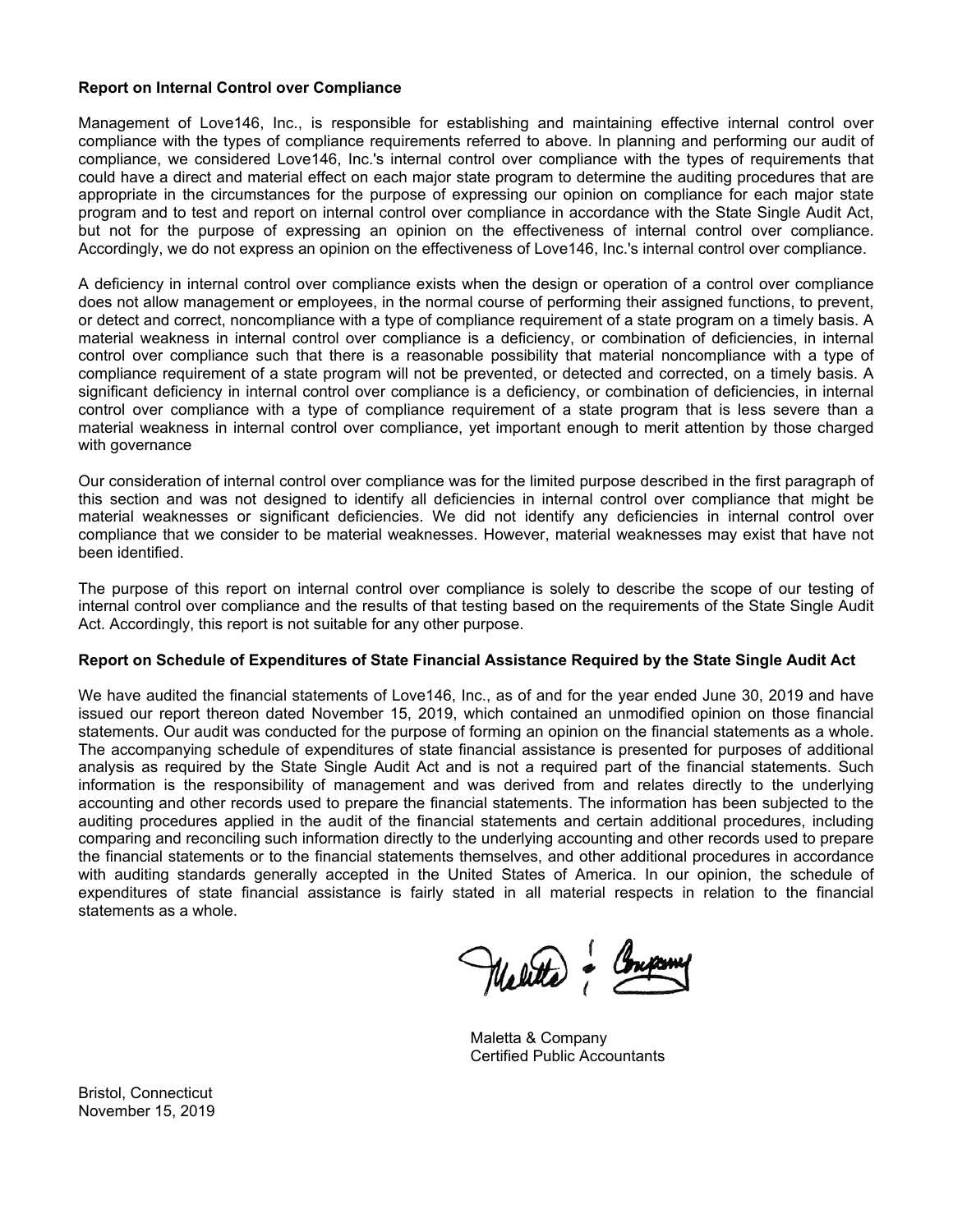### **Love146, Inc. Schedule of Expenditures of State Financial Assistance For the Year Ended June 30, 2019**

|                                                                                                                                                            | <b>STATE GRANT</b>   |    |                     |  |
|------------------------------------------------------------------------------------------------------------------------------------------------------------|----------------------|----|---------------------|--|
| STATE GRANTOR/PASS-THROUGH                                                                                                                                 | PROGRAM CORE         |    |                     |  |
| <b>GRANTOR/PROGRAM TITLE</b>                                                                                                                               | <b>CT NUMBER</b>     |    | <b>EXPENDITURES</b> |  |
| Department of Children and Families<br>Board Care for Children - Foster<br>Therapeutic Case Management and Rapid<br>Response Services for Victims of Human |                      |    |                     |  |
| Trafficking                                                                                                                                                | 11000-DCF91100-16135 | \$ | 370,574             |  |
| TOTAL STATE FINANCIAL ASSISTANCE                                                                                                                           |                      |    | 370,574             |  |

*See notes to schedule.*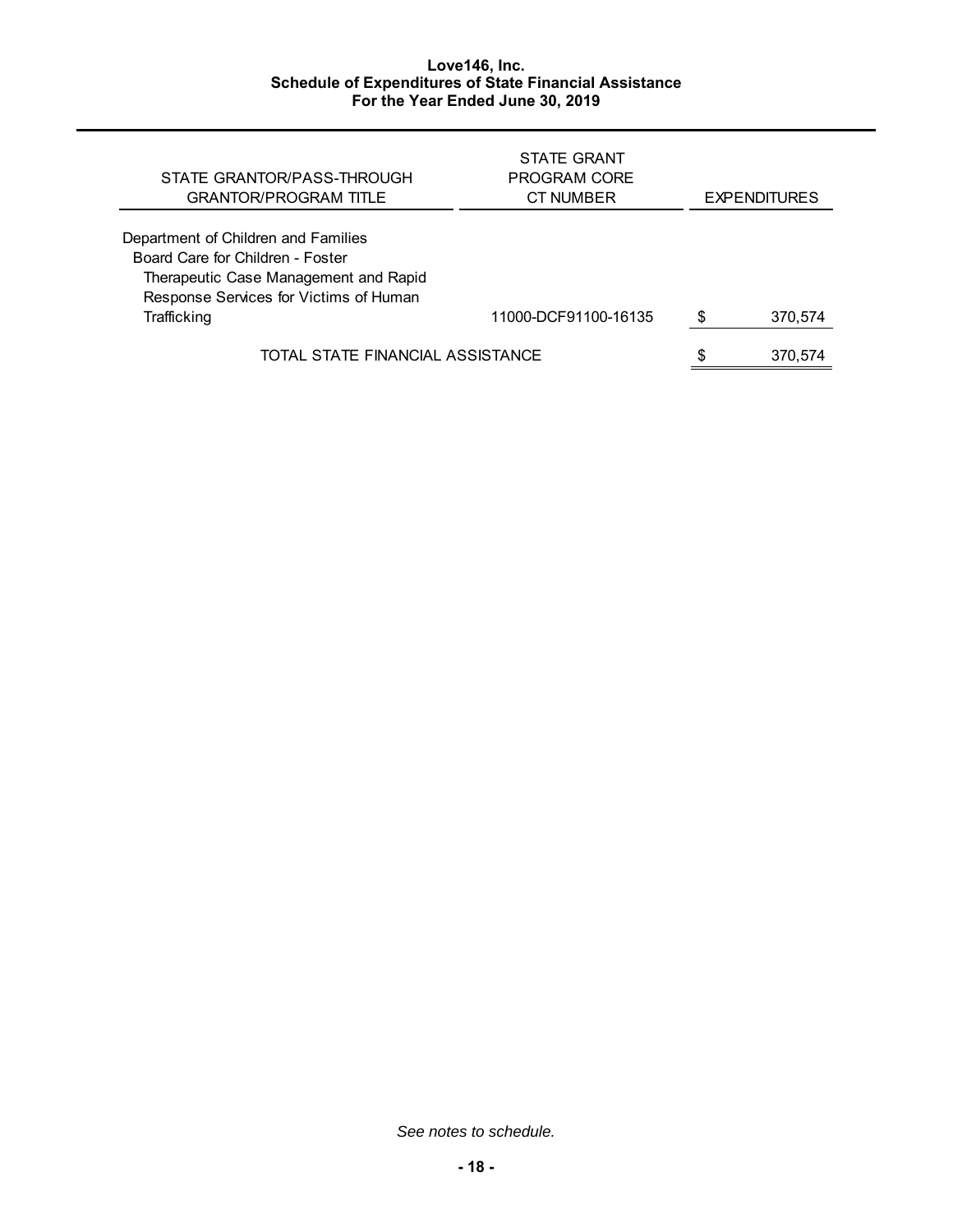#### **Love146, Inc. Notes to Schedule of Expenditures of State Financial Assistance For the Year Ended June 30, 2019**

The accompanying schedule of expenditures of state financial assistance included state grant activity of Love146, Inc. under programs of the State of Connecticut for the fiscal year ended June 30, 2019. Various departments and agencies of the State of Connecticut have provided financial assistance through grants and other authorizations in accordance with the General Statutes of the State of Connecticut. These financial assistance programs fund several programs including providing case management and therapeutic services for victims of human trafficking and related crimes through survivor care and prevention education.

# **1. Summary of Significant Accounting Policies**

The accounting policies of Love146, Inc. conform to accounting principles generally accepted in the United States of America as applicable to not-for-profit agencies.

The information in the Schedule of Expenditures of State Financial Assistance is presented based upon regulations established by the State of Connecticut, Office of Policy and Management.

## *Basis of Accounting*

The expenditures reported on the Schedule of Expenditures of State Financial Assistance reported on the accrual basis of accounting. In accordance with Section 4-236-22 of the Regulations to the State Single Audit Act, certain grants are not dependent on expenditure activity, and accordingly, are considered to be expended in the fiscal year of receipt. These grant program receipts are reflected in the expenditures column of the Schedule of Expenditures of State Financial Assistance.